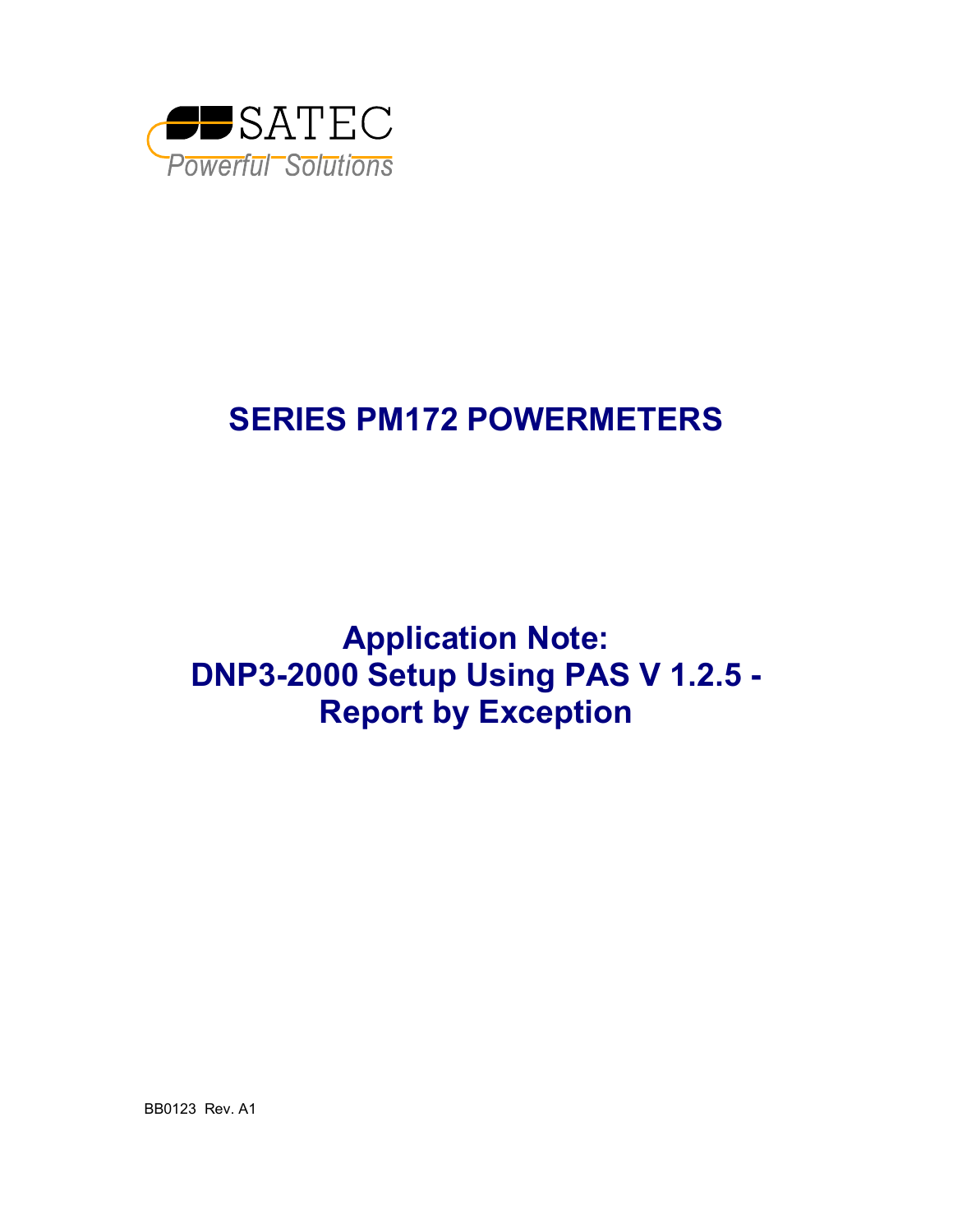# **Table of Contents**

| <b>Introduction</b>                                                                                                                                                                                                                |    |
|------------------------------------------------------------------------------------------------------------------------------------------------------------------------------------------------------------------------------------|----|
| <b>Configuration Tools</b>                                                                                                                                                                                                         |    |
| <b>On-line Switch</b>                                                                                                                                                                                                              |    |
| Protocol Setup __________________________________                                                                                                                                                                                  |    |
|                                                                                                                                                                                                                                    |    |
| DNP Points To Generate Events <b>Exercises Exercises Exercises</b>                                                                                                                                                                 |    |
| <b>Scaling Analog Input Objects</b>                                                                                                                                                                                                |    |
|                                                                                                                                                                                                                                    |    |
| <b>Communication Test: Analog Input Change Events</b>                                                                                                                                                                              |    |
| <b>Communication Test: Binary Input Change Events</b>                                                                                                                                                                              | 14 |
| <b>DNP Class 0 Object Assignment</b>                                                                                                                                                                                               | 18 |
| <b>DNP Class 0 Group Assignment State State State State State State State State State State State State State State State State State State State State State State State State State State State State State State State Stat</b> | 19 |
| <b>DNP Class 0 Point Assignment</b>                                                                                                                                                                                                | 21 |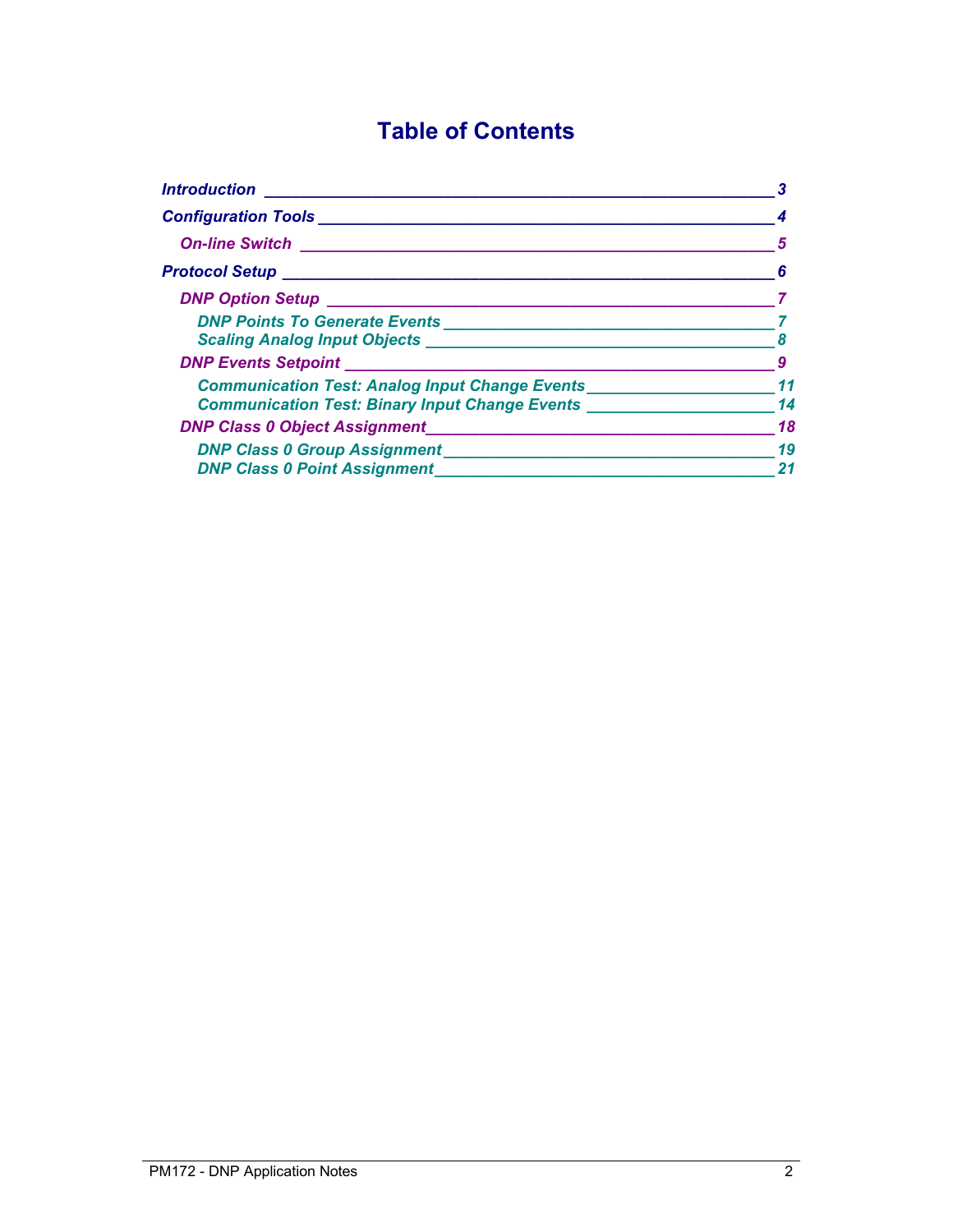## <span id="page-2-0"></span>**Introduction**

This document describes a DNP3-2000 serial communications session for transferring data between a master computer station and the Series PM172 Powermeters (Version 4.86 or later). PC master functionality, supported by the PAS V1.2.5 software, is illustrated by print screen pictures of the main menu window and appropriate dialog boxes. The document provides all necessary information for Report by Exception programming and explains the Communication Test dialog options for checking DNP events saving. A special connection between relay contacts and status inputs is used to demonstrate state-change events (digital inputs, relay status). Contents of the response to the Class 0 polling request may be defined in two different ways, also described in this document.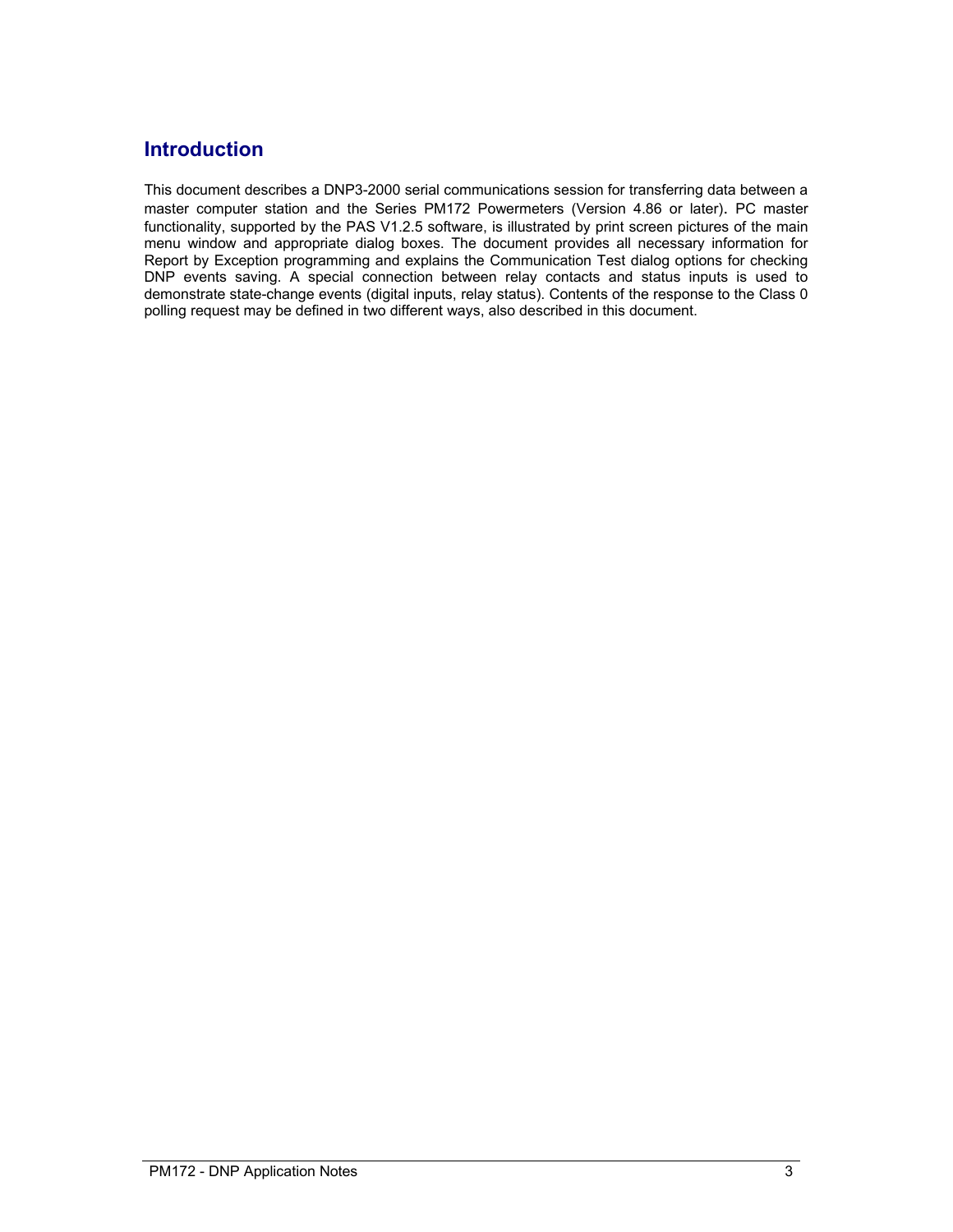# <span id="page-3-0"></span>**Configuration Tools**

Pas V 1.2.5 communicates with the PM172E via PC COM1 and the SATEC RS-232 Communication Converter. Use the Tools -> Configuration option of the main menu to set configuration parameters:

| Instrument Setup   Connection            |                                                            |
|------------------------------------------|------------------------------------------------------------|
| Site: PM 172                             | Model: PM172                                               |
| Communication                            | Instrument Options                                         |
| G Serial Port / Modem Site<br>C USB Port | Voltage Input: 690V<br>$\blacktriangledown$                |
| C Internet Site                          | CT Secondary: 5A                                           |
| Address: 1<br>÷                          | 14 CT Secondary: 5A                                        |
| Sampling Rate: 1<br>÷                    | Current Overrange: 20%<br>$\blacktriangledown$             |
|                                          | Analog Output: NONE<br>$\vert \textbf{v} \vert$            |
| Comment:                                 | Analog Expander: NONE                                      |
|                                          | Memory Module: NONE<br>$\vert \cdot \vert$<br><b>Sites</b> |
|                                          |                                                            |

In the Instrument Setup tab, set the instrument model and site. Click on the Connection tab - the following dialog appears:

| <b>Contract State</b>   |                                                                                     |         |
|-------------------------|-------------------------------------------------------------------------------------|---------|
|                         |                                                                                     |         |
|                         |                                                                                     |         |
|                         |                                                                                     |         |
| Configure               | Protocol                                                                            | Remote  |
|                         |                                                                                     | Hangup  |
|                         |                                                                                     |         |
| $\overline{\mathbf{v}}$ | Wait for answer: 30 - [sec]<br>Retries [15]: 1<br>Protocol: SATEC ASCII V<br>Phones | Connect |

Click on the Protocol button to open the Protocol Setup:

| <b>Protocol Setup</b>            |  |
|----------------------------------|--|
|                                  |  |
| Response Time-out: 2000<br>[ms]  |  |
| 吾<br>Break Time-out: 100<br>[ms] |  |
| Retries [ 15 ]: 1<br>÷           |  |
| Protocol: DNP3-2000              |  |
| Cancel<br>OK                     |  |

Click on the Configure button to open a Serial Port Setup: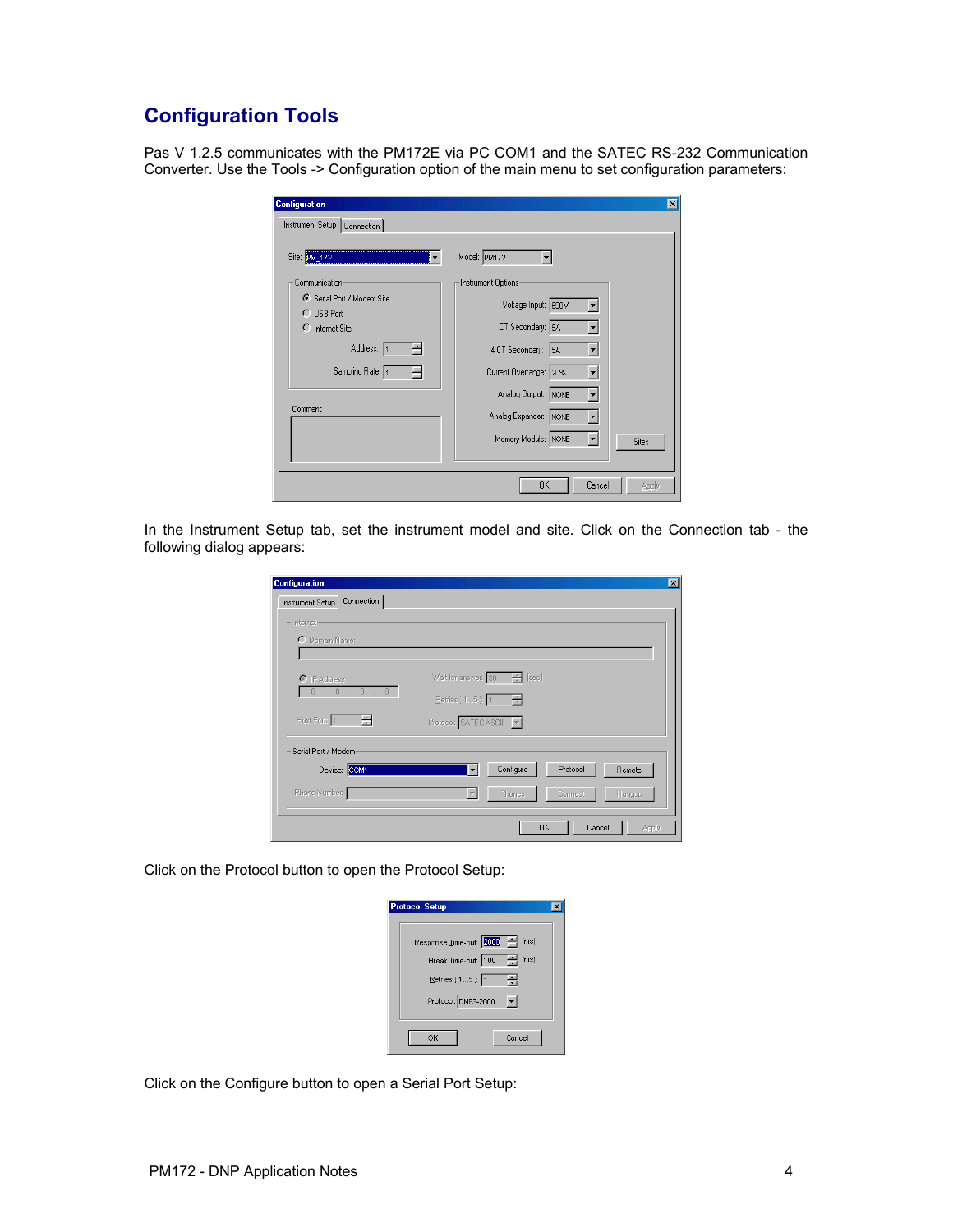| <b>Serial Port Setup</b> |  |
|--------------------------|--|
|                          |  |
| Baud Rate: 19200 -       |  |
| Data Bits: 8             |  |
| Stop Bits: 1             |  |
| Parity: No Parity        |  |
|                          |  |
| OK<br>Cancel             |  |

<span id="page-4-0"></span>Choose or edit parameters to set correct values and click on OK.

#### **On-line Switch**

Choose the Monitor -> On-line option or Press the On-line button  $\mathbb{R}^{\mathbb{Z}^{\mathbb{Z}}}$  of the PAS V1.2.5 main window Tools bar:

| <b>Big PAS V1.2.5 - [G: \PROJECTS\pas_v1]</b> |  |  |  |  |                                                                              |  |  |  |
|-----------------------------------------------|--|--|--|--|------------------------------------------------------------------------------|--|--|--|
|                                               |  |  |  |  | File Edit View Monitor Logs MeterSetup Tools Window Help                     |  |  |  |
|                                               |  |  |  |  | $\mathfrak{S} \boxdot  $ % is be $ \mathfrak{B} $ of $ \mathfrak{B} $ pm_172 |  |  |  |
|                                               |  |  |  |  |                                                                              |  |  |  |

The On-line program status is indicated by the highlighted On-line button of the main window Tools bar:

| <b>Box PAS V1.2.5 - [G:\PROJECTS\pas_v1]</b> |  |  |                                                                                                                                                                                           |  |  |  |  |  |
|----------------------------------------------|--|--|-------------------------------------------------------------------------------------------------------------------------------------------------------------------------------------------|--|--|--|--|--|
|                                              |  |  | File Edit View Monitor Logs MeterSetup Tools W                                                                                                                                            |  |  |  |  |  |
|                                              |  |  | $ \boldsymbol{\beta} $ . If $ \lambda $ is a $ \boldsymbol{\beta} $ $ \boldsymbol{\beta} $ of $ \boldsymbol{\beta} $ $ \boldsymbol{\beta} $ $ \boldsymbol{\beta} $ $ \boldsymbol{\beta} $ |  |  |  |  |  |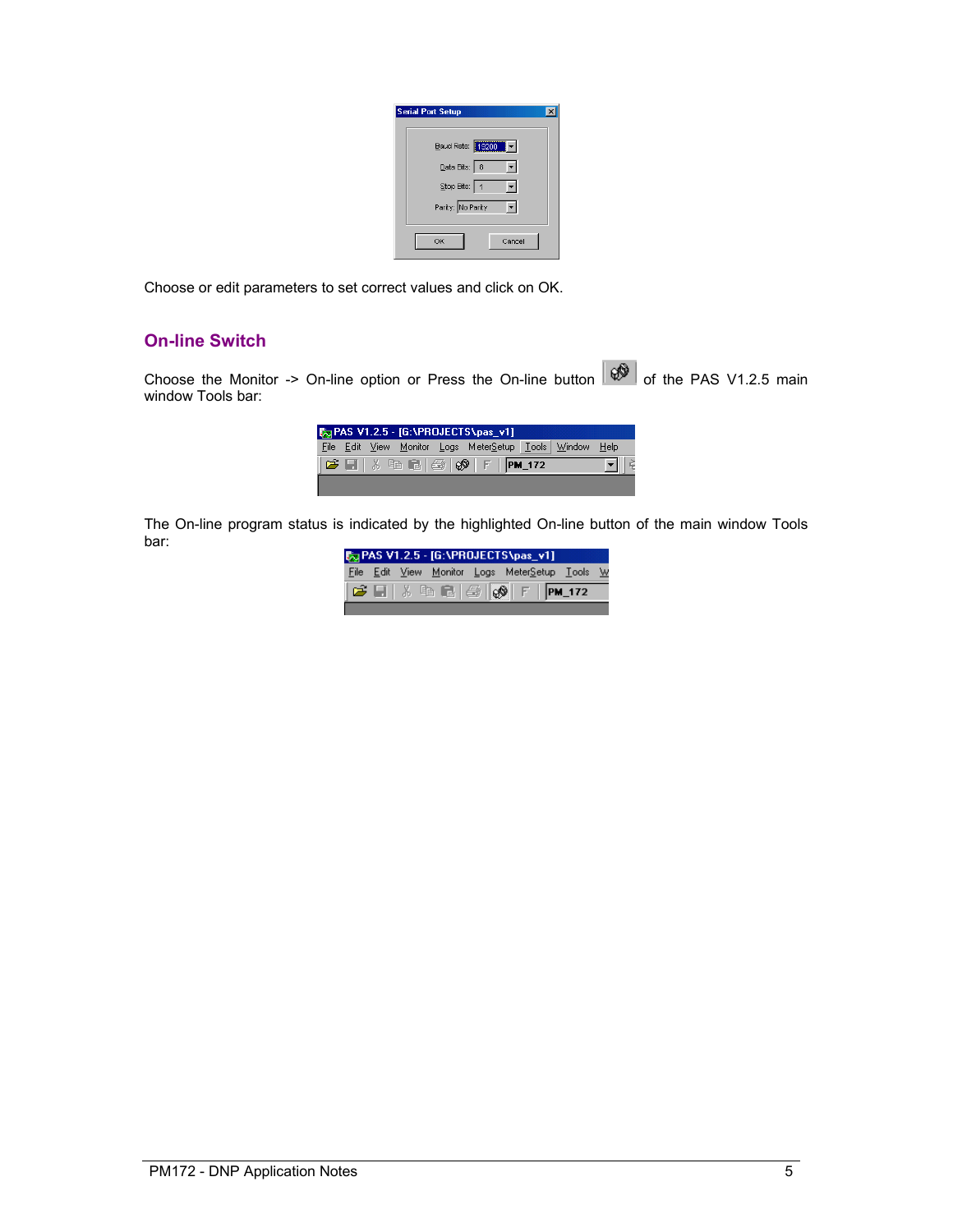# <span id="page-5-0"></span>**Protocol Setup**

Choose the Meter Setup -> Protocol Setup option of the main window menu. After a communications delay the following dialog box appears:

| Binary Inputs (BI)                  |               | <b>DNP General Options</b> |             |
|-------------------------------------|---------------|----------------------------|-------------|
| Number of BI to generate events     | $\Omega$      | Scaling                    | Off         |
| <b>Binary Input Object</b>          | Single-bit    | SBO Timeout                | 10          |
| Binary Input Change Event Object    | Without Time  | <b>Time Sync Period</b>    | 86400       |
|                                     |               | Multi Fragment Interval    | 50          |
| Analog Inputs (AI)                  |               |                            |             |
| Number of Al to generate events     | 32            |                            |             |
| Analog Input Object                 | 16-bit -Flaq  |                            |             |
| Analog Input Change Event Object    | 16-bit - Time |                            |             |
| Frozen Analog Input Object          | N/A           |                            | <b>Open</b> |
| Frozen Analog Change Event Object   | N/A           |                            | Save as     |
| Binary Counters (BC)                |               |                            | Default     |
| Number of BC to generate events     | $\theta$      |                            |             |
| <b>Binary Counters Object</b>       | 16-bit -Flag  |                            | Print       |
| Binary Counters Change Event Object | 16-bit - Time |                            | Send        |
| Frozen Binary Counters Object       | 16-bit - Flag |                            |             |
| Frozen Counter Change Event Object  | N/A           |                            | Receive     |

This dialog box contains four pages:

- 1. DNP Options Setup
- 2. DNP Events Setpoints
- 3. DNP Class 0 Group Assignment
- 4. DNP Class 0 Point Assignment

These pages are used to program an integrity polling of the DNP static and events data (DNP Class 0 - 3 polling).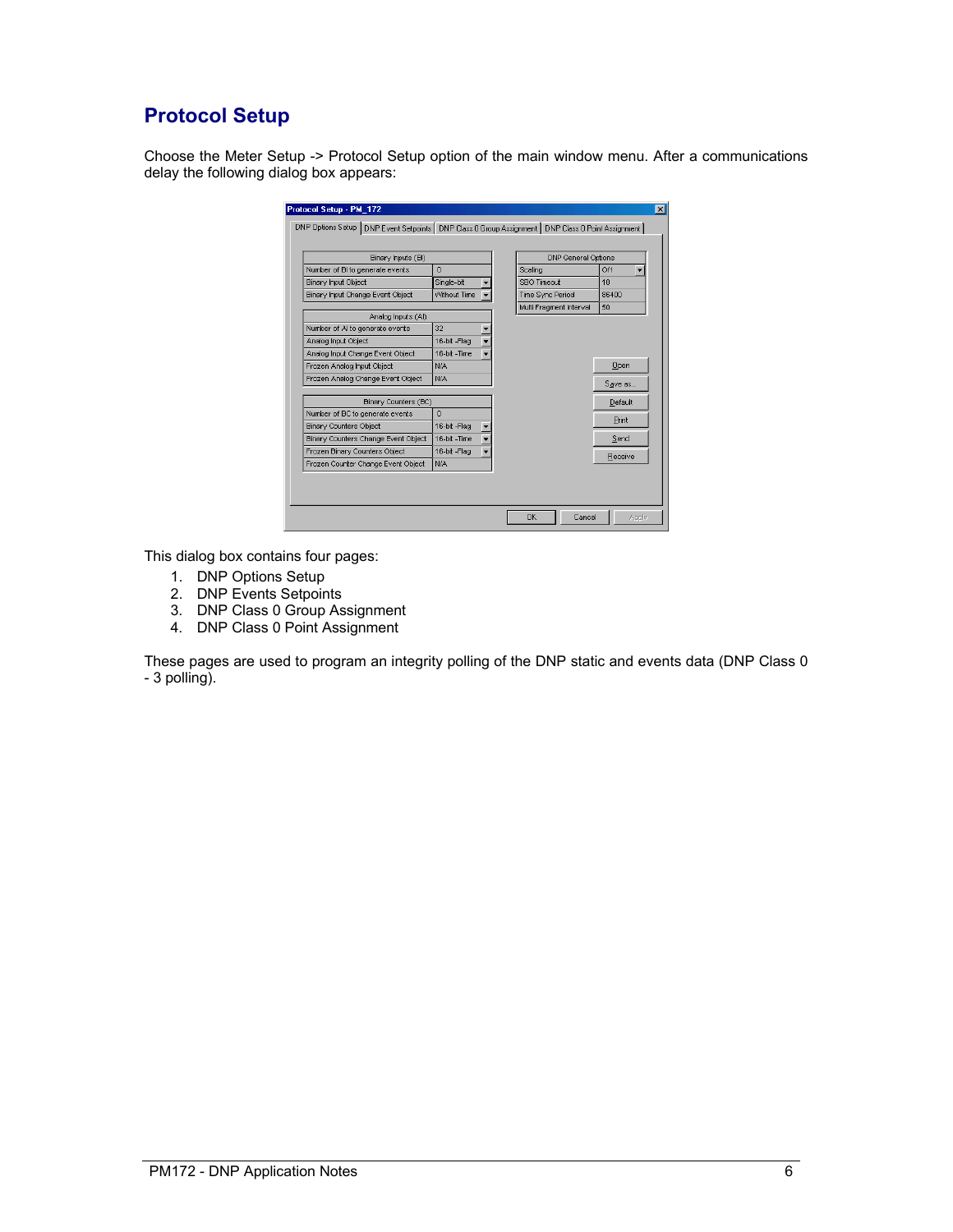#### <span id="page-6-0"></span>**DNP Option Setup**

The first page of the DNP Protocol Setup contains the DNP General Options and full definition of the DNP objects (Object : Variation) and number of the DNP points which can generate DNP events. Note that the sum of these points is less or equal to 32.

### **DNP Points To Generate Events**

The default setting defines 32 Analog Input points which can generate DNP events, therefore Binary Input points or Binary Counter points cannot be included as objects that generate DNP events. To define these objects to generate events you must choose fewer Analog Input objects. For example: suppose you want to define three voltage parameters and three current parameters from the Input Data Parameters table (see Communications Guide, Table 3-1) as 6 Analog Input points which generate events. Set the number of AI points to generate events to 6:

| Analog Inputs (AI)                |    |
|-----------------------------------|----|
| Number of Al to generate events   | 32 |
| Analog Input Object               | А  |
| Analog Input Change Event Object  |    |
| Frozen Analog Input Object        |    |
| Frozen Analog Change Event Object | 8  |
|                                   |    |

Now the appropriate value of the Number of Binary Input points to generate events can be set:

| Binary Inputs (BI)                  |               |
|-------------------------------------|---------------|
| Number of BI to generate events     | ٥             |
| <b>Binary Input Object</b>          | 0             |
| Binary Input Change Event Object    |               |
|                                     | 2             |
| Analog Inputs (AI)                  | 3<br>4        |
| Number of AI to generate events     | 5             |
| Analog Input Object                 | 16-bit -Flag  |
| Analog Input Change Event Object    | 16-bit - Time |
| Frozen Analog Input Object          | N/A           |
| l Frozen Analog Change Event Object | N/A           |

To demonstrate the Report by Exception DNP mode, besides the number of the AI and BI points, the Binary Input Change Event Object With Time, and 32-bit Analog Input Change Event Object With Time were selected. These definitions appear as follows:

| Binary Inputs (BI)                |              |
|-----------------------------------|--------------|
| Number of BI to generate events   |              |
| <b>Binary Input Object</b>        | Single-bit   |
| Binary Input Change Event Object  | With Time    |
|                                   |              |
| Analog Inputs (AI)                |              |
| Number of Al to generate events   | 6            |
| Analog Input Object               | 16-bit -Flag |
| Analog Input Change Event Object  | 32-bit +Time |
| Frozen Analog Input Object        | N/A          |
| Frozen Analog Change Event Object | N/A          |
|                                   |              |

Click the Send button on the DNP Option Setup (see previous page) to write a new setup to the instrument. In this example, 4 Binary Input points and 6 Analog input points were selected to generate an event.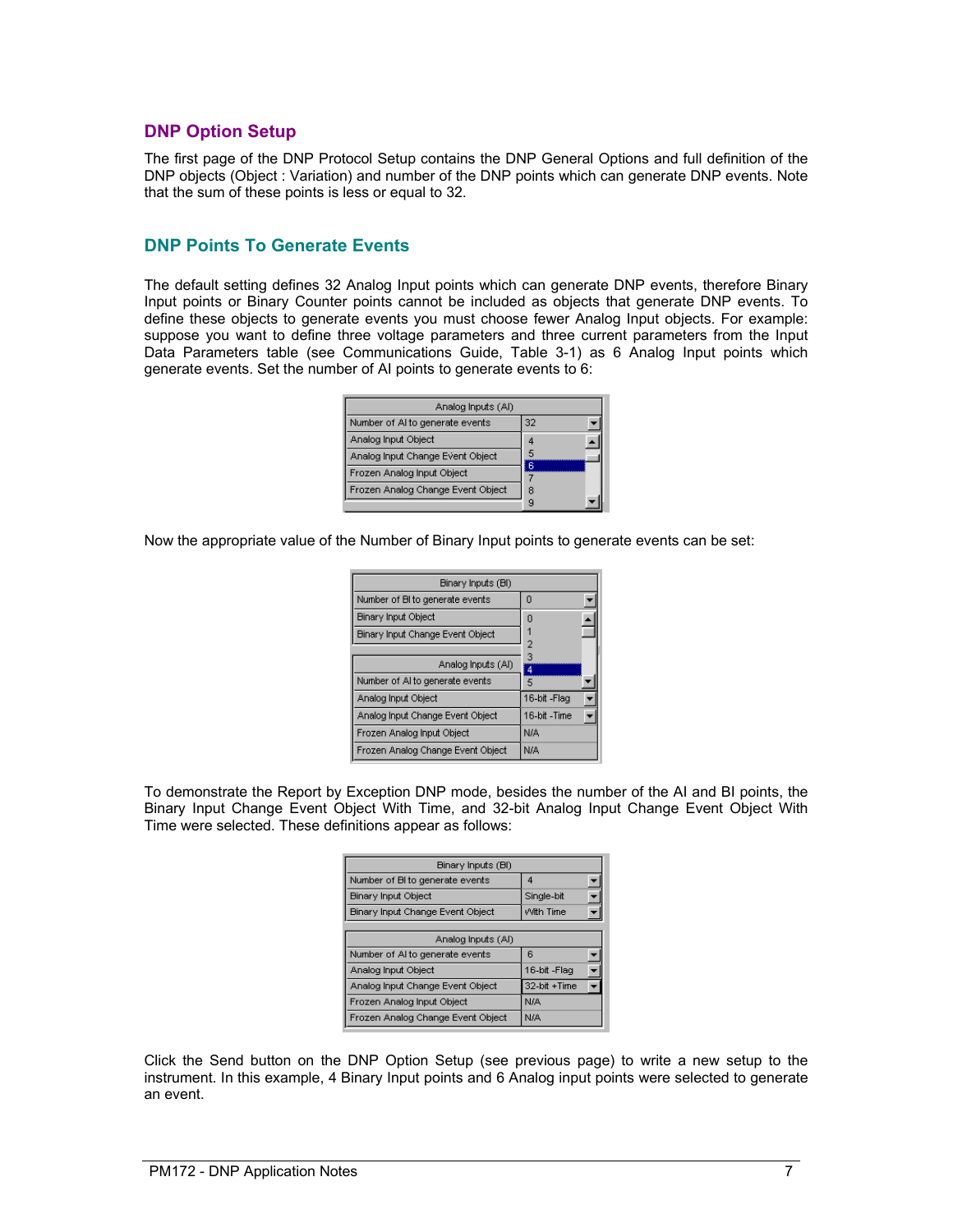### <span id="page-7-0"></span>**Scaling Analog Input Objects**

With the Analog-Input objects, any of variations 1 through 4 (32-bit, 16-bit, 32-bit without flag, 16-bit without flag Analog Input) can be used. Variations 1 or 3 should be used to read a full-range value without a possible over-range error when no scaling is used to accommodate the value to the requested object size.

When over-range occurs, a positive value is reported as 32767 and a negative value as -32768, with the over-range bit being set to 1 in the flag octet if a variation 2 is requested. To avoid over-range errors when a variation 2 or 4 is required, a liner scaling may be used to scale 32-bit analog readings to 16-bit Analog Input objects. By default, scaling is disabled:

| DNP General Options     |       |  |  |  |
|-------------------------|-------|--|--|--|
| Scaling                 | Off   |  |  |  |
| SBO Timeout             | 10    |  |  |  |
| Time Sync Period        | 86400 |  |  |  |
| Multi Fragment Interval | 50    |  |  |  |

The 'Time Synch Period' is in seconds (86400 seconds = 1 day).

Switch Scaling option to On to enable scaling mechanism. Click the Send button on the DNP Option Setup to write a new setup to the instrument.

When scaling is enabled, either analog input requested with variation 2 or 4 will be scaled to the range of -32768 to 32767 for bi-directional parameters (such as power and power factor), and to the range of 0 to 32767 for single-ended positive parameters (voltage, current, frequency, etc.). To get a true reading, the reverse conversion should be done using the following formula:  $Y = ((X - DNP\_LO) \times (HI - LO)) / (DNP_HI - DNP\_LO) + LO$ 

where:

| Y<br>X.<br>LO. HI | - the true reading in engineering units<br>- the raw input data in the range of DNP $LO - DNP$ HI<br>- the data low and high scales in engineering units (specified for each<br>Analog-Input point, see Section 3) |
|-------------------|--------------------------------------------------------------------------------------------------------------------------------------------------------------------------------------------------------------------|
|                   | DNP LO - DNP low conversion scale: DNP LO = $-32768$ for a point with a<br>negative LO scale<br>DNP $LO = 0$ for a point with a zero or positive LO scale                                                          |
| DNP HI            | - DNP high conversion scale: DNP HI = 32767                                                                                                                                                                        |

#### **EXAMPLE**

Suppose you have read a value of 201 for Analog Input point# 3 that contains a current reading. If your instrument has CT primary current 5000 A, then the current high scale is HI = 2.0×5000 = 10000, and in accordance with the above formula, the current reading in engineering units will be as follows:

 $(201 - 0) \times (10000 - 0)/(32767 - 0) + 0 = 61.34A$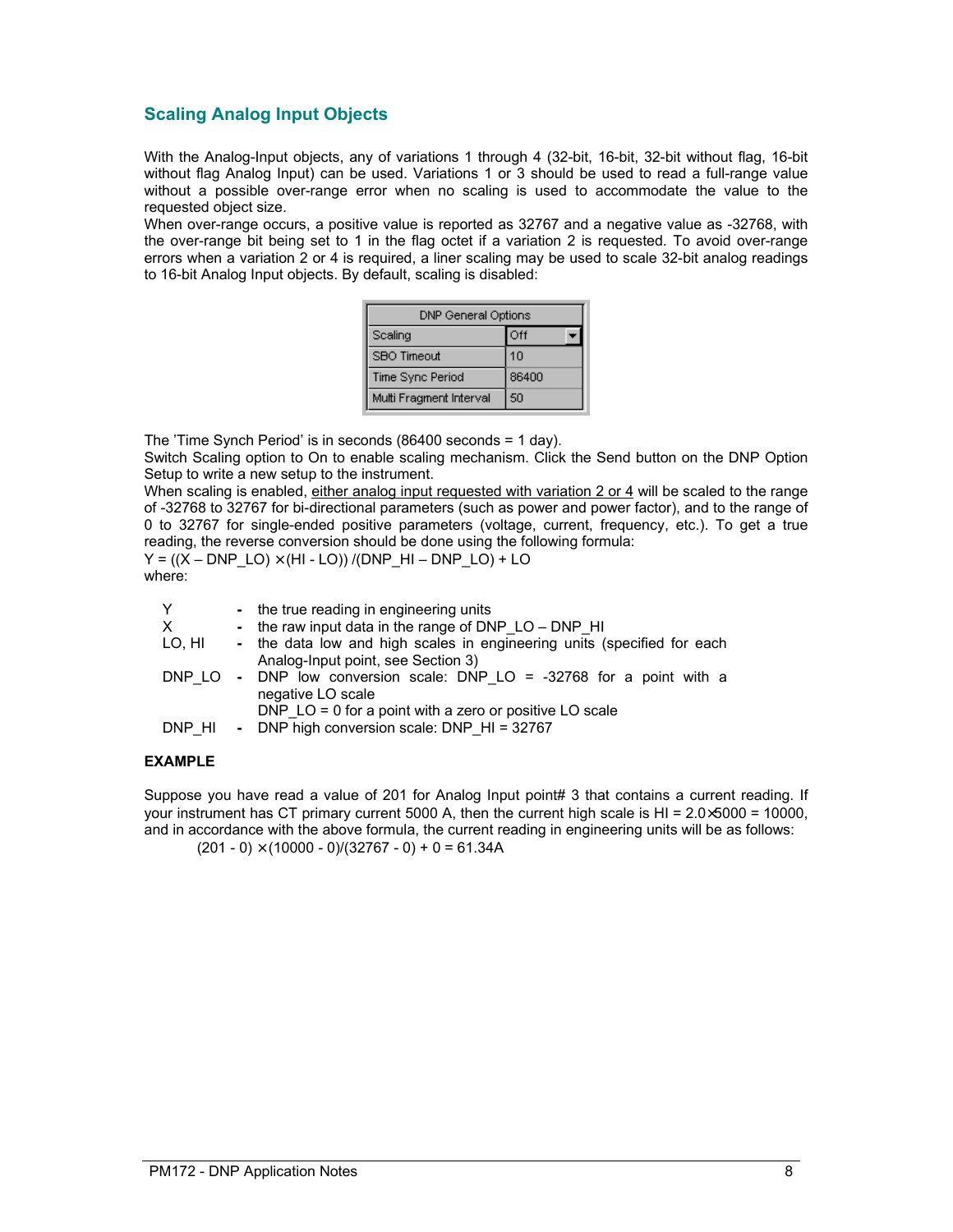### <span id="page-8-0"></span>**DNP Events Setpoint**

The DNP Event Setpoints were set to default value: Dead band set to 0, Event – disable, and so on automatically, after saving the DNP Option Setup. To check and/or edit these Setpoints use the DNP Event Setpoints page of the Protocol Setup PM-172 dialog box:

|                                              | DNP Options Setup |                                                               |                   |                  |                          | DNP Event Setpoints   DNP Class 0 Group Assignment   DNP Class 0 Point Assignment |                          |                |           |        |           |                                |  |
|----------------------------------------------|-------------------|---------------------------------------------------------------|-------------------|------------------|--------------------------|-----------------------------------------------------------------------------------|--------------------------|----------------|-----------|--------|-----------|--------------------------------|--|
| Analog Inputs (AI) 6<br>Binary Inputs (BI) 4 |                   |                                                               |                   |                  |                          |                                                                                   | Binary Counters (BC)     |                |           |        |           |                                |  |
| <b>DNP Event Setpoints</b>                   |                   |                                                               |                   |                  |                          |                                                                                   |                          |                |           |        |           |                                |  |
| No.                                          | Obj<br>(No.).     | Ext                                                           | <b>DNP</b><br>No. | Group            |                          | Parameter                                                                         |                          | Dead<br>Band   | <b>Ev</b> | Frz    | Ev<br>Frz | Ev<br>Class                    |  |
| $\mathbf{1}$                                 | A#0               |                                                               | $\mathbf{0}$      | <b>AVR PHASE</b> | $\overline{\phantom{a}}$ | V1/L12 AVR                                                                        | $\overline{\phantom{a}}$ | $\overline{0}$ |           |        |           | #1                             |  |
| $\overline{2}$                               | $A$ $#1$          |                                                               | 1                 | <b>AVR PHASE</b> | $\overline{\phantom{a}}$ | V2/L23 AVR                                                                        | $\overline{\mathbf{v}}$  | 0              |           |        |           | #1                             |  |
| 3                                            | AI#2              |                                                               | $\overline{2}$    | <b>AVR PHASE</b> | $\overline{\phantom{a}}$ | V3/L31 AVR                                                                        | ▼                        | $\overline{0}$ |           |        |           | #1                             |  |
| 4                                            | A#3               |                                                               | 3                 | <b>AVR PHASE</b> | $\overline{\phantom{a}}$ | I1 AVR                                                                            | $\overline{\phantom{a}}$ | $\mathbf 0$    |           |        |           | #1                             |  |
| 5                                            | A#4               |                                                               | $\overline{4}$    | <b>AVR PHASE</b> | ▼                        | I2 AVR                                                                            | $\overline{\phantom{a}}$ | 0              |           |        |           | #1                             |  |
| 6                                            | AI#5              |                                                               | 5                 | <b>AVR PHASE</b> | $\overline{\phantom{a}}$ | 13 AVR                                                                            | $\overline{\phantom{a}}$ | $\overline{0}$ |           |        |           | #1                             |  |
| $\overline{7}$                               | <b>BI#0</b>       |                                                               | 16                | <b>STATINPS</b>  | ▼                        | STATUS INP #1                                                                     | $\overline{\phantom{a}}$ | $\theta$       |           |        |           | #1<br>$\overline{\phantom{a}}$ |  |
| 8                                            | <b>BI#1</b>       |                                                               | 17                | <b>STATINPS</b>  | $\overline{\phantom{a}}$ | STATUS INP #2                                                                     | $\blacksquare$           | 0              |           |        |           | #1                             |  |
| 9                                            | BI#2              |                                                               | 18                | <b>STATINPS</b>  | $\overline{\phantom{a}}$ | STATUS INP #3                                                                     | $\overline{\phantom{a}}$ | 0              |           |        |           | #1                             |  |
| 10                                           | <b>BI#3</b>       | $\mathbf{v}$ 0<br>STATUS INP #4<br>19<br><b>STATINPS</b><br>▼ |                   |                  |                          |                                                                                   | #1                       |                |           |        |           |                                |  |
| 11                                           | <b>NONE</b>       |                                                               | <b>NONE</b>       | <b>NONE</b>      |                          | <b>NONE</b>                                                                       |                          | n              |           |        |           | <b>NONE</b>                    |  |
| 12                                           | <b>NONE</b>       |                                                               | <b>NONE</b>       | <b>NONE</b>      |                          | <b>NONE</b>                                                                       |                          | Ō              |           |        |           | <b>NONE</b>                    |  |
| 13                                           | <b>NONE</b>       |                                                               | <b>NONE</b>       | <b>NONE</b>      |                          | <b>NONE</b>                                                                       |                          | Ō              |           |        |           | <b>NONE</b>                    |  |
| 14                                           | <b>NONE</b>       |                                                               | <b>NONE</b>       | <b>NONE</b>      |                          | <b>NONE</b>                                                                       |                          | 0              |           |        |           | <b>NONE</b>                    |  |
|                                              |                   | Open                                                          |                   | Save as          | Clear                    | Print                                                                             |                          | Send           |           |        | Receive   |                                |  |
|                                              |                   |                                                               |                   |                  |                          |                                                                                   | <b>OK</b>                |                |           | Cancel |           | Apply                          |  |

The PM 172 DNP Communication Guide defines two Status Input points # 16-17 and two Relay Status point # 0-1. Replace points number 18 and 19 with points number 0 and 1 by selecting the Relays option from the appropriate list box:

| H#2         | 18          | <b>STATINPS</b> | I STATUS INP #3       |  |
|-------------|-------------|-----------------|-----------------------|--|
| <b>BI#3</b> | 19          | STAT INPS       | <b>ISTATUS INP #4</b> |  |
| <b>NONE</b> | <b>NONE</b> | BRELA VIS       | <b>NONE</b>           |  |
|             |             |                 |                       |  |

Do the same for point # 19 and choose the appropriate relay number from the Relay list box. Assign all Analog Input Change Events to event Class 2, enable events and set dead band to value 1 (this value ensures an event generation for our test). The dialog box appears as follows: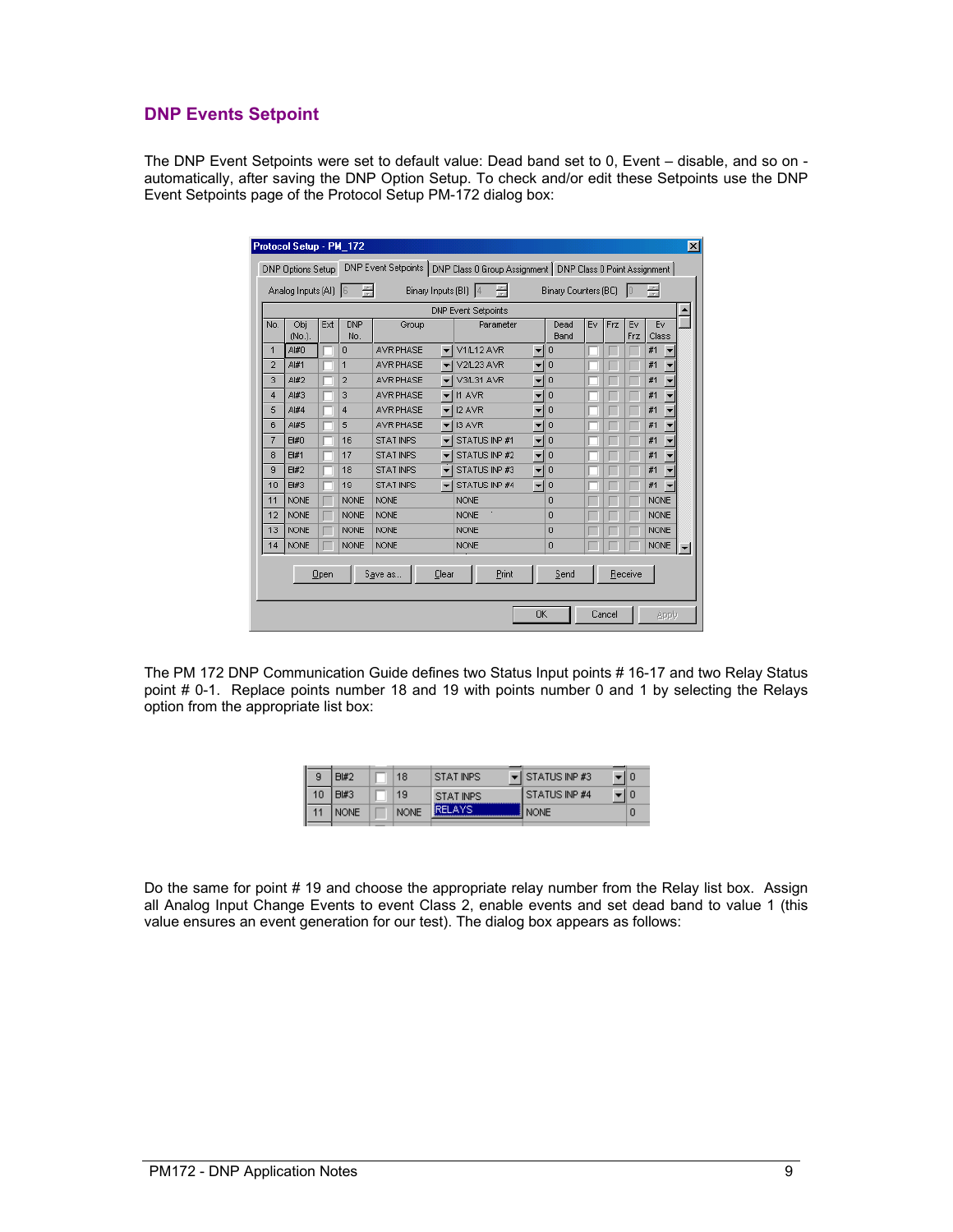|                | DNP Options Setup  |      |                   |                      |                          | DNP Event Setpoints   DNP Class 0 Group Assignment   DNP Class 0 Point Assignment |                          |                             |    |     |                  |             |   |  |
|----------------|--------------------|------|-------------------|----------------------|--------------------------|-----------------------------------------------------------------------------------|--------------------------|-----------------------------|----|-----|------------------|-------------|---|--|
|                | Analog Inputs (AI) |      | 16                | Binary Inputs (BI) 4 |                          |                                                                                   |                          | <b>Binary Counters (BC)</b> |    |     | U                | <b>TIME</b> |   |  |
|                |                    |      |                   |                      |                          | <b>DNP Event Setpoints</b>                                                        |                          |                             |    |     |                  |             |   |  |
| No.            | Obi<br>(No.).      | Ext  | <b>DNP</b><br>No. | Group                |                          | Parameter                                                                         |                          | Dead<br>Band                | Ev | Frz | Ev<br><b>Frz</b> | Ev<br>Class |   |  |
| 1              | AI#0               |      | $\theta$          | AVR PHASE            | $\overline{\phantom{a}}$ | <b>V1/L12 AVR</b>                                                                 | $\mathbf{v}$ 1           |                             | ⊽  |     |                  | #2          |   |  |
| $\overline{2}$ | AI#1               |      | 1                 | <b>AVR PHASE</b>     | ▼                        | <b>V2/L23 AVR</b>                                                                 | $\overline{\phantom{a}}$ | l 1                         | ⊽  |     |                  | #2          |   |  |
| 3              | AI#2               |      | 2                 | AVR PHASE            | ▼                        | V3/L31 AVR                                                                        | ¥                        | 1                           | ⊽  |     |                  | #2          |   |  |
| 4              | A #3               |      | 3                 | <b>AVR PHASE</b>     | ▼                        | I1 AVR                                                                            | $\overline{\phantom{a}}$ | 11                          | ⊽  |     |                  | #2          |   |  |
| 5              | A#4                |      | 4                 | AVR PHASE            | ▼                        | I2 AVR                                                                            | ¥                        | l 1                         | ▽  |     |                  | #2          |   |  |
| 6              | A1#5               |      | 5                 | <b>AVR PHASE</b>     | ▼                        | 13 AVR                                                                            | $\blacktriangledown$     | 11                          | ⊽  |     |                  | #2          |   |  |
| $\overline{7}$ | <b>BI#0</b>        |      | 16                | <b>STATINPS</b>      | $\overline{\mathbf{v}}$  | STATUS INP #1                                                                     | $\overline{\phantom{a}}$ | $\theta$                    | ▽  |     |                  | #1          |   |  |
| 8              | <b>BI#1</b>        |      | 17                | <b>STATINPS</b>      | ٠                        | STATUS INP #2                                                                     | $\overline{\phantom{a}}$ | 0                           | ⊽  |     |                  | #1          |   |  |
| $\overline{9}$ | BI#2               |      | $\Omega$          | <b>RELAYS</b>        | $\overline{\phantom{a}}$ | RELAY #1                                                                          | $\overline{\phantom{a}}$ | $\overline{0}$              | ⊽  |     |                  | #1          |   |  |
| 10             | <b>BI#3</b>        |      | 1                 | <b>RELAYS</b>        | ▼                        | RELAY #2                                                                          | $\mathbf{v}$ 0           |                             | ⊽  |     |                  | #1          | ۰ |  |
| 11             | <b>NONE</b>        |      | <b>NONE</b>       | <b>NONE</b>          |                          | <b>NONE</b>                                                                       |                          | 0                           |    |     |                  | <b>NONE</b> |   |  |
| 12             | <b>NONE</b>        |      | <b>NONE</b>       | <b>NONE</b>          |                          | <b>NONE</b>                                                                       |                          | $\Omega$                    |    |     |                  | <b>NONE</b> |   |  |
| 13             | <b>NONE</b>        |      | <b>NONE</b>       | <b>NONE</b>          |                          | <b>NONE</b>                                                                       |                          | n                           |    |     |                  | <b>NONE</b> |   |  |
| 14             | <b>NONE</b>        |      | <b>NONE</b>       | <b>NONE</b>          |                          | <b>NONE</b>                                                                       |                          | $\Omega$                    |    |     |                  | <b>NONE</b> |   |  |
|                |                    | Open |                   | Save as              | Clear                    | Print                                                                             |                          | Send                        |    |     | Receive          |             |   |  |

Click on Send to write the setup to the instrument. Now we have a definition for Analog Input Change Event Object points # 0 - 5, which represent events generated by Analog Input Object points # 0 -5, and Binary Input Change Event points # 0-3, which represent events generated by the Binary Input Object points #16,17, 0 and 1. Note that any Analog Input point defined in the Communication Guide can be chosen as a point to generate an event. For the purpose of keeping our example simple, only the first 6 points from Table 3-1 were chosen.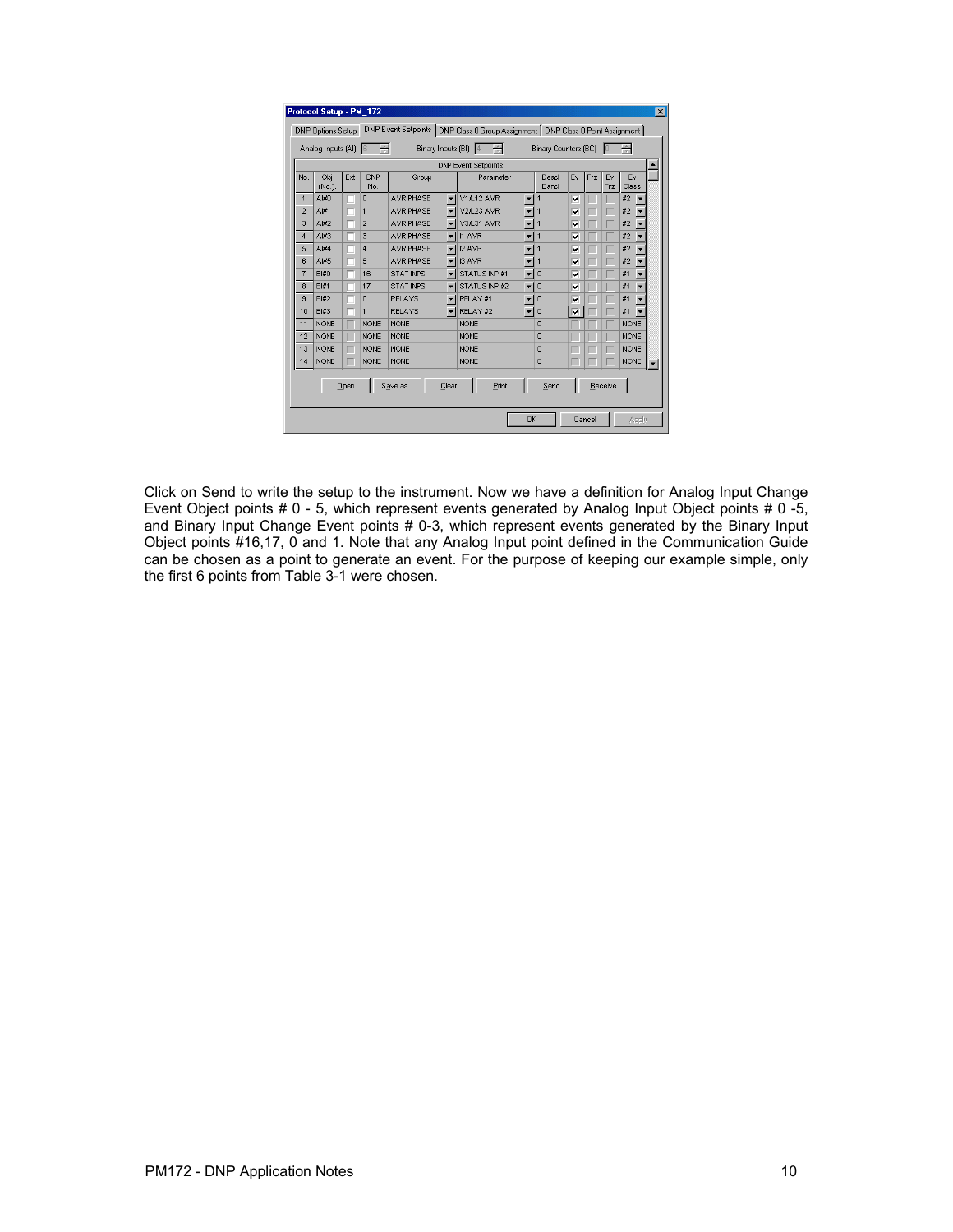### <span id="page-10-0"></span>**Communication Test: Analog Input Change Events**

As soon as instrument setup is complete, the PM 172 collects any DNP event, if the absolute value of the difference between the last reported value of the point and its current value exceeds the specified dead band value. Scanning rate for numeric Change Objects is 5 sec.

For state-change Objects an event is generated if the last reported state of the point differs from its current state. Scanning rate for this change is 1 sec.

Note that with a special cable the Relay contacts were connected to the instrument's Status Inputs in order to simulate digital input by the Relay control operation: Latch On, Latch Off, Pulse On and Pulse Off. To inspect the instrument events functionality, the Monitor -> Communication Test option of the main window menu can be used. This option is accessible Off-line only, so you must close the

Protocol Setup-PM\_172 dialog box and toggle the On-line button  $\mathbb{Q}$  of the PAS V1.2.5 main window Tools bar. Now you can use the following menu option:



The Communication Test - DNP 2000 dialog box is shown below.

|                                                                                     |      |                                           |     |      |                   | Request      |
|-------------------------------------------------------------------------------------|------|-------------------------------------------|-----|------|-------------------|--------------|
| Continuous poll   View: € Hex C Decimal<br>05640DC401000104639CC0C0011E04000101ED84 |      |                                           |     |      |                   |              |
|                                                                                     |      |                                           |     |      |                   |              |
|                                                                                     |      |                                           |     |      |                   |              |
| Send Confirm $\Box$                                                                 |      | View: C Hex C Decimal C Signed C Unsigned |     |      |                   | Response     |
|                                                                                     |      |                                           |     |      |                   |              |
|                                                                                     |      |                                           |     |      |                   |              |
|                                                                                     |      |                                           |     |      |                   |              |
|                                                                                     |      |                                           |     |      |                   |              |
|                                                                                     |      |                                           |     |      |                   |              |
|                                                                                     |      |                                           |     |      |                   |              |
|                                                                                     |      |                                           |     |      |                   |              |
|                                                                                     |      |                                           |     |      |                   |              |
|                                                                                     |      |                                           |     |      |                   |              |
|                                                                                     |      |                                           |     |      | <b>Statistics</b> |              |
|                                                                                     |      |                                           | OK: | N/R: | NAK:              | Check Error: |
| Protocol:<br>DNP3-2000                                                              | Send | Edit Request                              |     |      |                   |              |

This box supports the communications session and allows the professional user a deeper access to the instrument. Be careful when using DNP Write and DNP Operate functions, so as to avoid erasing the instrument setup. Click on Send to check communication. The hexadecimal representation of the instrument Response appears as follows: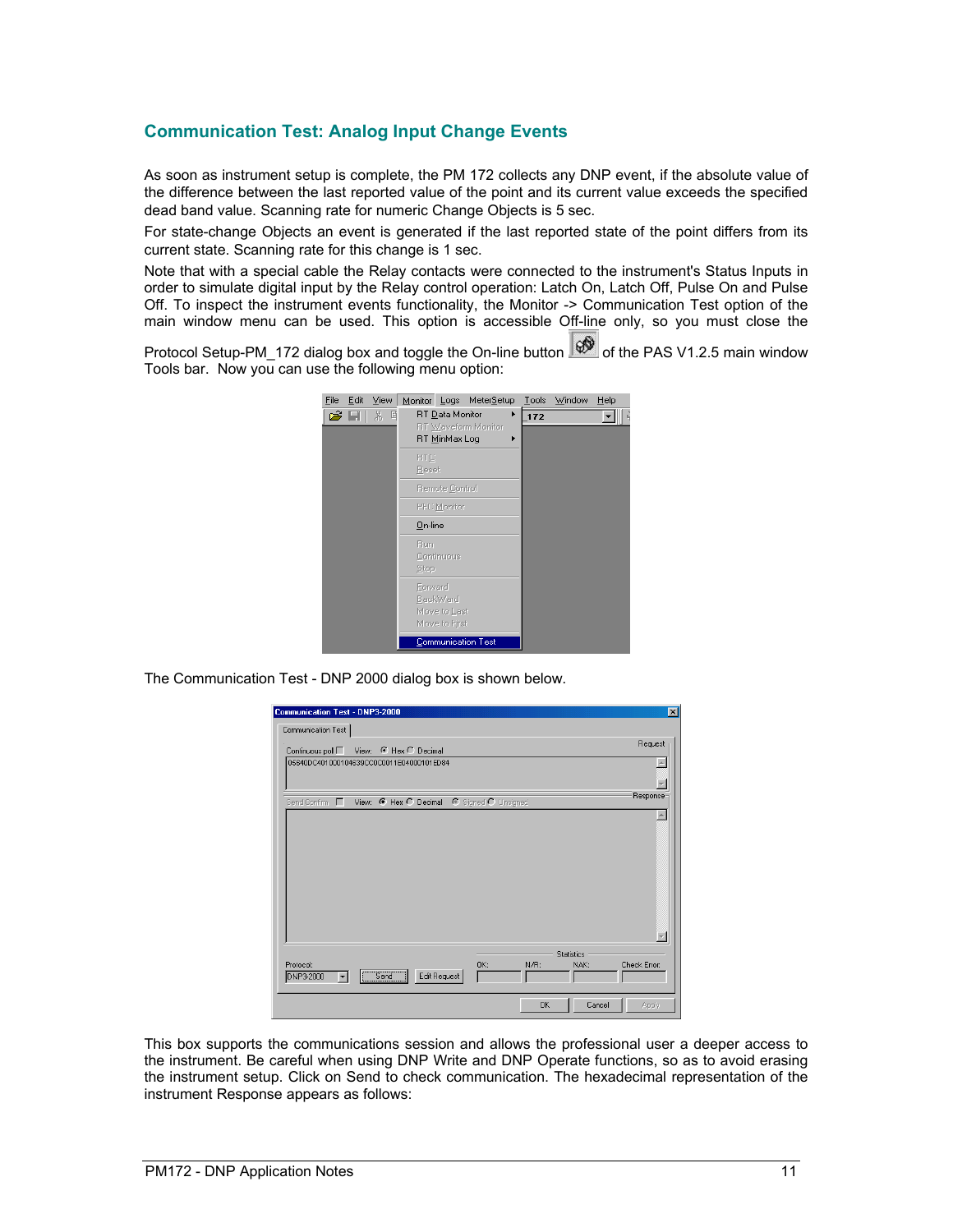#### 0564114401040100FCEDC0C08194001E04000101F608

The highlighted field is a DNP Internal Indication (IIN) word. The first octet (94) has one (1) in the following bit position:

Bit 2 - Class 2 available, set when data that has been configured as Class 2 data is ready to be sent to the master. The master station should request this class data from the slave when this bit is set in a response.

Bit 4 - Time synchronization required from the master.

Bit 7 - Device restart.

After some time interval in the second octet the instrument is set bit  $3 -$  the Event buffer has overflowed:

#### 0564114401040100FCEDC0C08194081E040001010709

This indicates that the instrument stops event collection and waits for the master to attempt to recover as much data as possible. To recover events data from the instrument the master must poll a Class data. Click on the Edit Request button to define Class data polling:

|                | Function: 01 Read     |         | $\blacktriangledown$                  |                       | Number of Subrequests: 1  |        |
|----------------|-----------------------|---------|---------------------------------------|-----------------------|---------------------------|--------|
|                |                       |         | <b>DNP Subrequests Definition</b>     |                       |                           |        |
| No.            | DNP Object: Variation |         | Qualifier                             | Start Point/<br>Count | Stop Point/<br>Point List |        |
| 1              | 30:4 16-bit Al - Flag | $\vert$ | $0 \times 00$ $\blacktriangleright$ 1 |                       | 1                         | $\sim$ |
| $\overline{2}$ | <b>NONE</b>           |         | <b>NONE</b>                           | <b>NONE</b>           | <b>NONE</b>               |        |
| 3              | <b>NONE</b>           |         | <b>NONE</b>                           | <b>NONE</b>           | <b>NONE</b>               |        |
| 4              | <b>NONE</b>           |         | <b>NONE</b>                           | <b>NONE</b>           | <b>NONE</b>               |        |
| 5              | <b>NONE</b>           |         | <b>NONE</b>                           | <b>NONE</b>           | <b>NONE</b>               |        |
| ĥ.             | <b>NONE</b>           |         | <b>NONE</b>                           | <b>NONE</b>           | <b>NONE</b>               |        |
| 7              | <b>NONE</b>           |         | <b>NONE</b>                           | <b>NONE</b>           | <b>NONE</b>               |        |
| 8              | <b>NONE</b>           |         | <b>NONE</b>                           | <b>NONE</b>           | <b>NONE</b>               |        |
| 9              | <b>NONE</b>           |         | <b>NONE</b>                           | <b>NONE</b>           | <b>NONE</b>               |        |
| 10             | <b>NONE</b>           |         | <b>NONE</b>                           | <b>NONE</b>           | <b>NONE</b>               |        |
|                |                       |         |                                       |                       |                           |        |

Chose appropriate DNP Object:Variation and Qualifier from the correspondent list boxes:

|       | DNP Subrequests Definition |                                 |                            |                           |
|-------|----------------------------|---------------------------------|----------------------------|---------------------------|
| I No. | DNP Object: Variation      | Qualifier                       | Start Point/<br>Count      | Stop Point/<br>Point List |
|       | 60:3 Class 2               | $\overline{\phantom{0}}$   0x06 | $\blacktriangleright$ NONE | <b>NONE</b>               |

Click OK and then the Send button of the Communication Test - DNP 2000 dialog box. The response appears as follows:

0564E644010401007F05C0E0819408200317120001FA080000B8\_401E79F1000101F9080000B84 01E79F1\_000201F9080000B8401E79F1000001F8\_0800005E541E79F1000201F70800005E\_54 1E79F1000001F60800000E681E79F1\_\_000101F70800000E681E79F1000201F5\_\_0800000E681E7 9F1000001F80800009C\_\_CA1E79F1000201F70800009CCA1E79F1\_\_000001F50800001AF21E79F 1000101F5\_\_0800001AF21E79F1000201F40800001A\_\_F21E79F1000001F7080000702D1F79F1\_\_ 000101F8080000702D1F79F1000201F7\_\_080000702D1F79F1000001F5080000BC\_\_681F79F1000 101F6080000BC681F79F1\_\_00

Note that the CRC check sums are replaced with a double slash. To check the contents you may change the response view, from hexadecimal to decimal: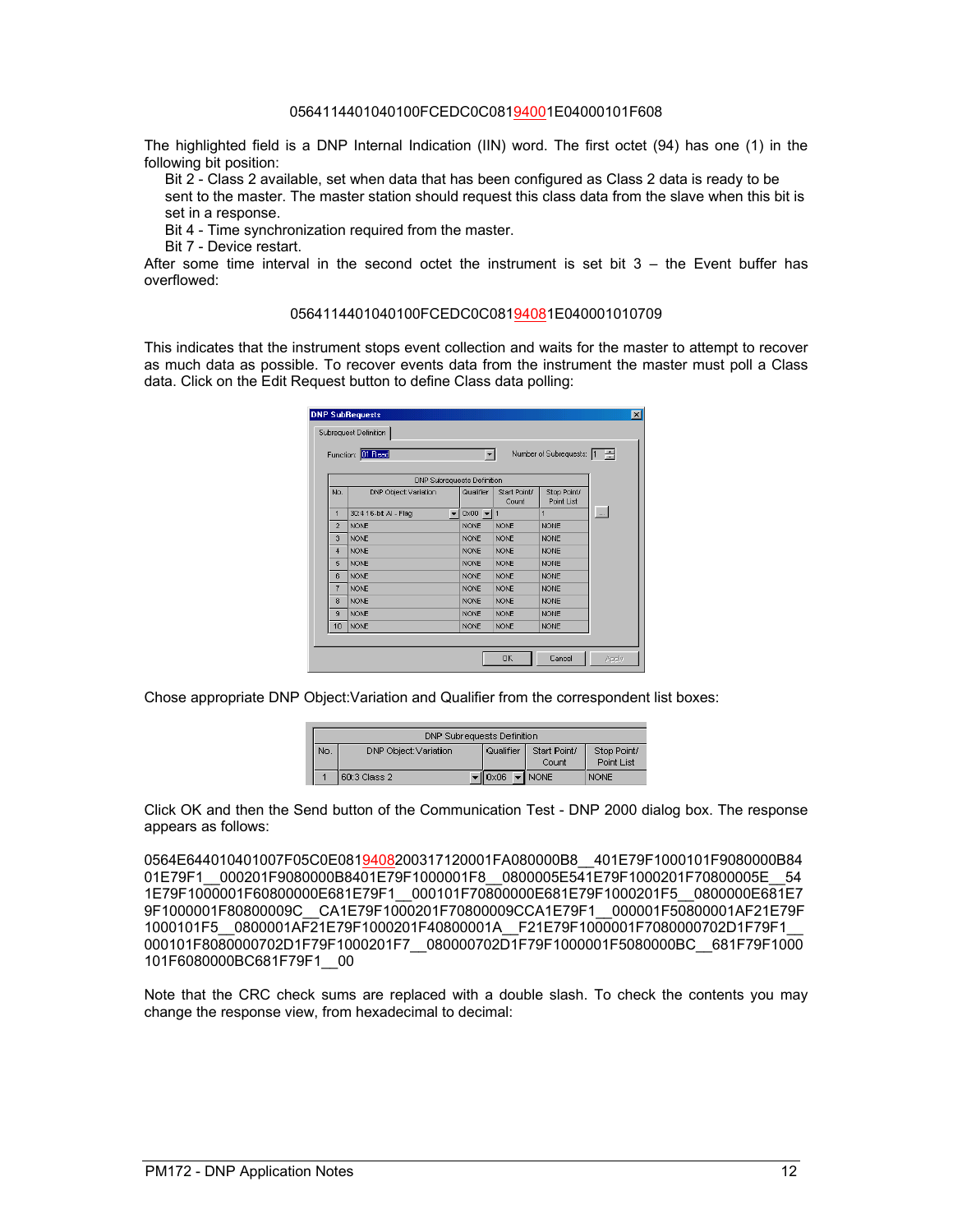| Send Confirm   View: C Hex C Decimal C Signed O Unsigned                                                        | <b>Response</b> |
|-----------------------------------------------------------------------------------------------------------------|-----------------|
| 0564E644010401007F05C0E0819408 ApplL Data:                                                                      |                 |
| AlEv:0=2298 [12.11.02.16:39:04:12] AlEv:1=2297 [12.11.02.16:39:04:12] AlEv:2=2297 [12.11.02.16:39:04:12]        |                 |
| 29:14:19] AlEv:0=2296 [12.11.02,16:39:09:15] AlEv:2=2295 [12.11.02,16:39:09:15] AlEv:0=2294 [12.11.02,16:39:14  |                 |
| AlEv:1=2295 [12.11.02,16:39:14:19] AlEv:2=2293 [12.11.02,16:39:14:19] AlEv:0=2296 [12.11.02,16:39:39:42] AlEv:1 |                 |
| 23:10.02,16:29:14.02,16:29:29:42] AlEv:0=2293 [12.11.02,16:39:49:53] AlEv:1=2293 [12.11.02,16:39:49:53] AlEv:2  |                 |
| AlEv: 2=2292 [12.11.02,16:39:49:53] AlEv: 0=2295 [12.11.02,16:40:04:72] AlEv: 1=2296 [12.11.02,16:40:04:72]     |                 |
| AlEv:2=2295 [12.11.02,16:40:04:72] AlEv:0=2293 [12.11.02,16:40:19:90] AlEv:1=2294 [12.11.02,16:40:19:90]        |                 |
|                                                                                                                 |                 |
|                                                                                                                 |                 |

An abbreviation "ApplL Data" designates a DNP Application Layer Data.

On this screen you can see a DNP Object, point #, saved value and DNP Time and Date stamp. The Send Confirm check box now is available. This means that the instrument requests a confirmation from the master. If the master sends confirmation, the instrument deletes all sent events, restructures internal buffers and continues new events collection. Repeating the request without a confirmation refers to the same response with the same objects, points#, values and DNP Time and Date stamps. To allow the master to send confirmation, check the Send Confirm check box:

| C Hex C Decimal<br>Send Confirm<br>View:          |
|---------------------------------------------------|
| 0564E644010401007F05C0E0819408 ApplL Data:        |
| AlEv:0=2298 [12.11.02,16:39:04:12] AlEv:1=2297 [1 |
| AlEv:0=2296 [12.11.02,16:39:09:15] AlEv:2=2295 [1 |
| AlEv:1=2295 [12.11.02,16:39:14:19] AlEv:2=2293 [1 |
| AlEv:2=2295 [12.11.02,16:39:39:42] AlEv:0=2293 [1 |
| AlEv:2=2292 [12.11.02,16:39:49:53] AlEv:0=2295 [1 |
|                                                   |

Repeat Send request twice and check response. You may see new events:



Note that instrument reset the IIN bit, which indicates a buffer overflow. You may set continuous polling by checking the Continuous Poll check box:



In the case of the Continuous Polling with master to slave confirmation, sometimes you may see a Null response (without Data). It means that the instrument does not have any saved events:

| <b>Communication Test - DNP3-2000</b>                                 | $\overline{\mathbf{x}}$ |
|-----------------------------------------------------------------------|-------------------------|
| Communication Test                                                    |                         |
| Continuous poll<br>View: $G$ Hex $C$ Decimal                          | Request                 |
| 05640BC401000104BAF7C0C0013C03061A4B                                  |                         |
|                                                                       |                         |
| Send Confirm $\overline{M}$ View: C Hex C Decimal C Signed C Unsigned | Response                |
| 05640A4401040100B19CC0C0819000 ApplL Data:                            |                         |
|                                                                       |                         |
|                                                                       |                         |
|                                                                       |                         |
|                                                                       |                         |
|                                                                       |                         |
|                                                                       |                         |
|                                                                       |                         |
| <b>Statistics</b>                                                     |                         |
| OK:<br>Protocol:<br>N/R:<br>NAK:                                      | Check Error:            |
| Edit Request<br>DNP3-2000<br>Send<br>765<br>I٥<br>I٥<br>$\bf{0}$      |                         |
| 0K                                                                    |                         |
| Cancel                                                                | Apply                   |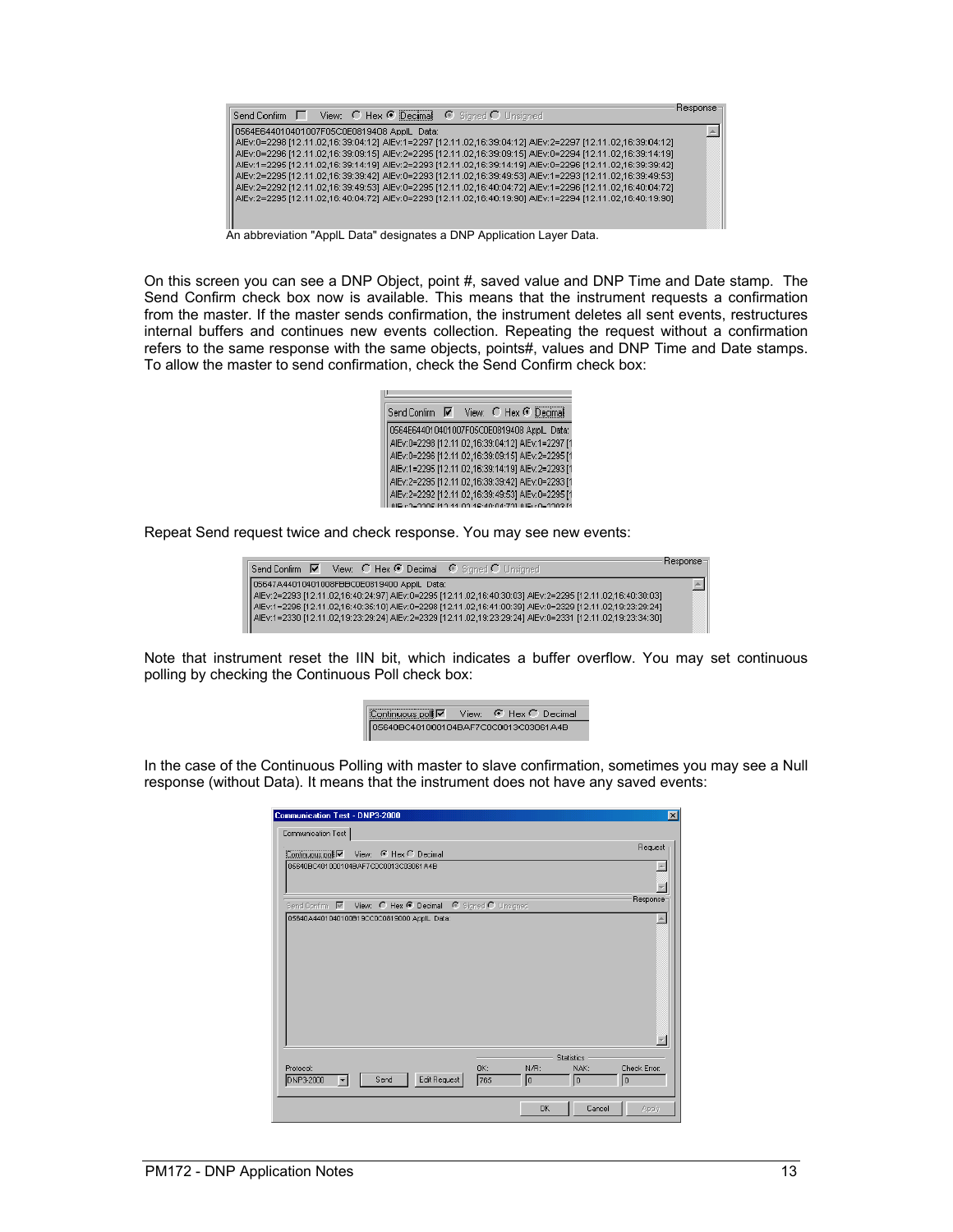### <span id="page-13-0"></span>**Communication Test: Binary Input Change Events**

The current status of the Binary Input points can be checked by using the DNP Read function applied to this DNP object. Click on Edit Request in the Communication Test DNP3-2000 dialog box. The DNP sub-requests dialog box appears. The DNP Communication Guide defines two Binary Input points # 0,1 to reflect Relay Status and two Binary Input points #16,17 to reflect the instrument's Status Input. To read the value of these points select Single Bit Binary Input object (Object 1: Variation 1) from the Object : Variation list box. The list of points (0, 1, 16, 17) we want to read is not sequential, therefore a qualifier 0x17 must be used. Select this qualifier from the Qualifier list box. Type the number of points to be read into the Start Point/Count field in the first row. Now the DNP Sub-requests dialog box appears as follows:

|                | Function: 01 Read     |                          | $\blacktriangledown$              |                       | Number of Subrequests: 1 - |        |
|----------------|-----------------------|--------------------------|-----------------------------------|-----------------------|----------------------------|--------|
|                |                       |                          | <b>DNP Subrequests Definition</b> |                       |                            |        |
| No.            | DNP Object: Variation |                          | Qualifier                         | Start Point/<br>Count | Stop Point/<br>Point List  |        |
| 1              | 01:1 Single Bit BI    | $\overline{\phantom{a}}$ | $0x17 - 14$                       |                       | Point&Value.               | $\sim$ |
| $\overline{2}$ | <b>NONE</b>           |                          | <b>NONE</b>                       | <b>NONE</b>           | <b>NONE</b>                |        |
| 3              | <b>NONE</b>           |                          | <b>NONE</b>                       | <b>NONE</b>           | <b>NONE</b>                |        |
| $\overline{4}$ | <b>NONE</b>           |                          | <b>NONE</b>                       | <b>NONE</b>           | <b>NONE</b>                |        |
| 5              | <b>NONE</b>           |                          | <b>NONE</b>                       | <b>NONE</b>           | <b>NONE</b>                |        |
| $\overline{a}$ | <b>NONE</b>           |                          | <b>NONE</b>                       | <b>NONE</b>           | <b>NONE</b>                |        |
| 7              | <b>NONE</b>           |                          | <b>NONE</b>                       | <b>NONE</b>           | <b>NONE</b>                |        |
| 8              | <b>NONE</b>           |                          | <b>NONE</b>                       | <b>NONE</b>           | <b>NONE</b>                |        |
| 9              | <b>NONE</b>           |                          | <b>NONE</b>                       | <b>NONE</b>           | <b>NONE</b>                |        |
| 10             | <b>NONE</b>           |                          | <b>NONE</b>                       | <b>NONE</b>           | <b>NONE</b>                |        |

Next to row #1 of the table a button appears which opens a correspondent Subrequest #1 dialog box. Click on it. In the following dialog box type the number of points you want to read. Note that the Value column contains data which we can write to the instrument to change point values (with the appropriate DNP function). But we want to read points value only, so the content of this column is not important. The following dialog box contains the number of desired points.

|                                                   | Subrequest #1          |                |
|---------------------------------------------------|------------------------|----------------|
|                                                   | <b>Data Definition</b> |                |
| No.                                               | Point No.              | Value          |
| 1                                                 | $\overline{0}$         | $\overline{0}$ |
| $\overline{2}$                                    | 1                      | $\overline{0}$ |
| 3                                                 | 16                     | $\overline{0}$ |
| $\overline{4}$                                    | 17                     | 0              |
| 5                                                 |                        |                |
| 6                                                 |                        |                |
| $\overline{7}$                                    |                        |                |
| 8                                                 |                        |                |
| $\overline{9}$                                    |                        |                |
| 10                                                |                        |                |
| $\overline{\overline{\phantom{a}}\phantom{a}}$ ok |                        | Cancel         |

Click on OK to close the Subrequest #1 dialog box. Click on OK to close the DNP Subrequests dialog box. Click on Send in the Communication Test DNP3-2000 dialog box. The Response contains the value of the requested points:

> 0564164401040100C233C0C0819000 ApplL Data: BI:0=0 BI:1=0 BI:16=0 BI:17=0

The status of all requested points is 0. Now we can change the Relay Status using a DNP function Direct Operate with a DNP object Control Relay Output Block points # 80,81 (see the DNP Communication Guide). Open the DNP Subrequests dialog box by clicking on Edit Request. Choose a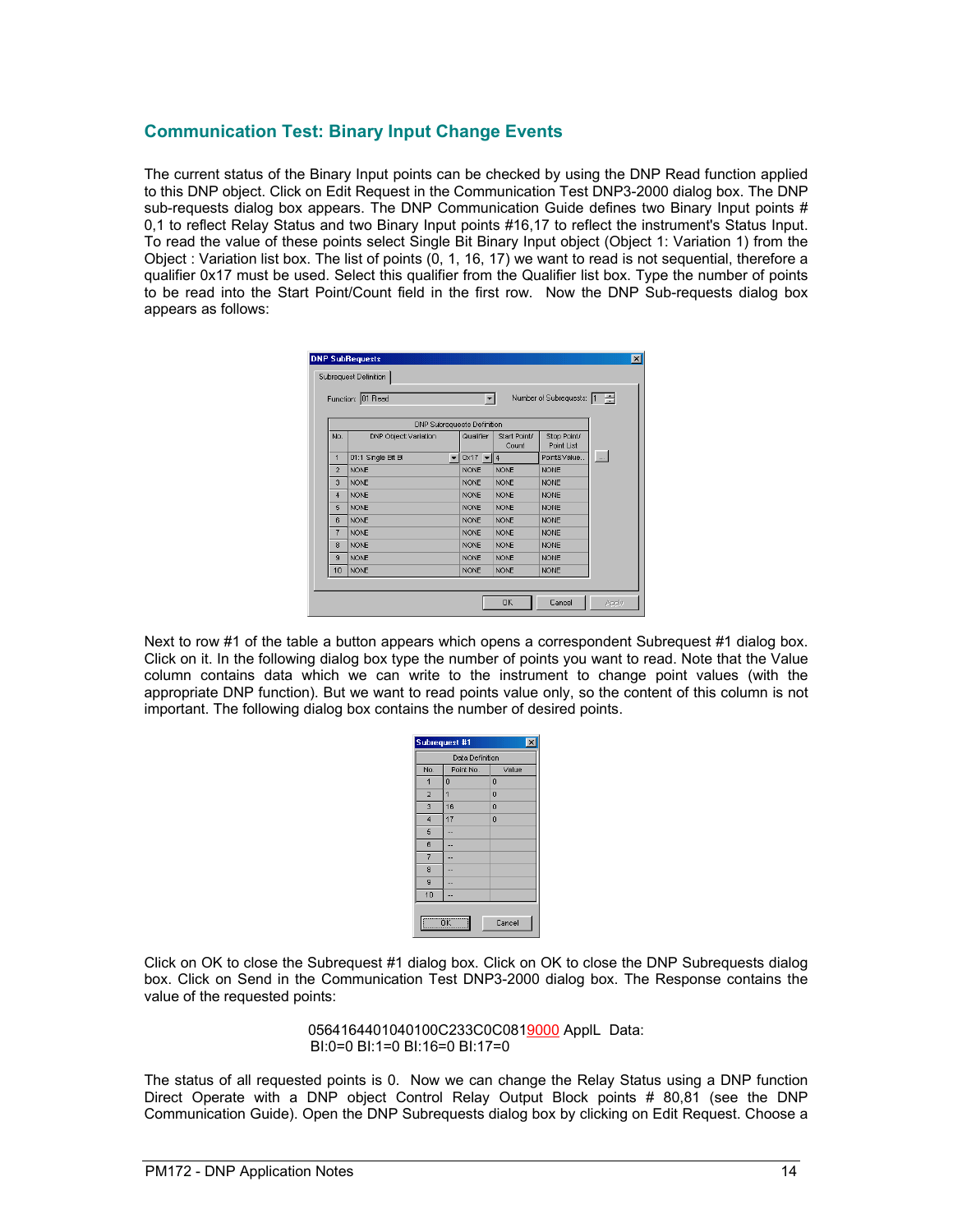Function, Object:Variation and type the value 2 into the first row of the column Start Point/Count. The dialog box contains the following data:

|                | Subrequest Definition                           |                             |                       |                            |        |
|----------------|-------------------------------------------------|-----------------------------|-----------------------|----------------------------|--------|
|                | Function: 05 Direct Operate                     | $\blacktriangledown$        |                       | Number of Subrequests: 1 - |        |
|                | DNP Subrequests Definition                      |                             |                       |                            |        |
| No.            | DNP Object: Variation                           | Qualifier                   | Start Point/<br>Count | Stop Point/<br>Point List  |        |
| 1              | 12:1 Relay Output Block<br>$\blacktriangledown$ | $0x17$ $\blacktriangledown$ | $\overline{2}$        | Point&Value.               | $\sim$ |
| $\overline{2}$ | <b>NONE</b>                                     | <b>NONE</b>                 | <b>NONE</b>           | <b>NONE</b>                |        |
| 3              | <b>NONE</b>                                     | <b>NONE</b>                 | <b>NONE</b>           | <b>NONE</b>                |        |
| 4              | <b>NONE</b>                                     | <b>NONE</b>                 | <b>NONE</b>           | <b>NONE</b>                |        |
| 5              | <b>NONE</b>                                     | <b>NONE</b>                 | <b>NONE</b>           | <b>NONE</b>                |        |
| 6              | <b>NONE</b>                                     | <b>NONE</b>                 | <b>NONE</b>           | <b>NONE</b>                |        |
| $\overline{7}$ | <b>NONE</b>                                     | <b>NONE</b>                 | <b>NONE</b>           | <b>NONE</b>                |        |
| 8              | <b>NONE</b>                                     | <b>NONE</b>                 | <b>NONE</b>           | <b>NONE</b>                |        |
| 9              | <b>NONE</b>                                     | <b>NONE</b>                 | <b>NONE</b>           | <b>NONE</b>                |        |
| 10             | <b>NONE</b>                                     | <b>NONE</b>                 | <b>NONE</b>           | <b>NONE</b>                |        |
|                |                                                 |                             |                       |                            |        |

Click on the **button next to the first row to open a Control Output Block: Subrequest #1 dialog box.** Type the desired points number and choose a Control operation from the list box. Assume a Latch On operation must be applied to the first relay and Latch Off operation to the second relay. In this case the dialog box appears as follows:

|                |              | <b>Control Relay Output Block: Subrequest #1</b> |                          |           |                          |           |   |                                  |          |                | $\vert x \vert$ |
|----------------|--------------|--------------------------------------------------|--------------------------|-----------|--------------------------|-----------|---|----------------------------------|----------|----------------|-----------------|
|                |              |                                                  |                          |           |                          | CROB Data |   |                                  |          |                |                 |
| No.            | Point<br>No. | Control                                          |                          | Queue     |                          | Clear     |   | Trip\<br>Close                   | Count    | OnTime         | OffTime         |
| 1              | 80           | Latch On                                         | $\overline{\phantom{a}}$ | Normal    | $\overline{\phantom{a}}$ | Normal    |   | None<br>$\overline{\phantom{a}}$ | $\theta$ | $\Omega$       | $\theta$        |
| $\overline{2}$ | 81           | Latch Off                                        | $\overline{\phantom{a}}$ | Normal    |                          | Normal    |   | None<br>$\overline{\phantom{0}}$ | $\theta$ | $\overline{0}$ | $\overline{0}$  |
| 3              | <b>NONE</b>  | None                                             | $\overline{\phantom{0}}$ | Normal    | ▼                        | Normal    |   | $\overline{\phantom{a}}$<br>None | $\Omega$ | $\Omega$       | $\theta$        |
| $\overline{4}$ | <b>NONE</b>  | None                                             | $\overline{\phantom{a}}$ | Normal    |                          | Normal    |   | $\overline{\phantom{a}}$<br>None | $\theta$ | $\overline{0}$ | $\overline{0}$  |
| 5              | <b>NONE</b>  | None                                             | $\overline{\phantom{a}}$ | Normal    |                          | Normal    |   | $\overline{\phantom{a}}$<br>None | $\Omega$ | $\Omega$       | $\Omega$        |
| 6              | <b>NONE</b>  | None                                             |                          | Normal    |                          | Normal    |   | $\overline{\phantom{a}}$<br>None | $\theta$ | $\overline{0}$ | $\overline{0}$  |
| 7              | <b>NONE</b>  | None                                             | $\overline{\phantom{0}}$ | Normal    | ▼                        | Normal    |   | $\overline{\phantom{a}}$<br>None | $\Omega$ | $\Omega$       | $\Omega$        |
| 8              | <b>NONE</b>  | None                                             | $\overline{\phantom{a}}$ | Normal    |                          | Normal    |   | $\overline{\phantom{a}}$<br>None | $\theta$ | $\overline{0}$ | $\overline{0}$  |
| $\overline{a}$ | <b>NONE</b>  | None                                             | $\overline{\phantom{a}}$ | Normal    |                          | Normal    | - | $\overline{\phantom{0}}$<br>None | $\Omega$ | $\Omega$       | $\Omega$        |
| 10             | <b>NONE</b>  | None                                             | $\overline{\phantom{a}}$ | Normal    | $\overline{\mathbf{v}}$  | Normal    |   | None<br>$\overline{\phantom{0}}$ | 0        | 0              | $\overline{0}$  |
|                |              |                                                  |                          | <b>OK</b> |                          |           |   | Cancel                           |          |                |                 |

Click on OK to confirm the change and close the dialog. Click on OK in the DNP Subrequests dialog box and click on Send in the Communication Test DNP3-2000 dialog to execute the relay operation. As we assigned Binary Input Change Events to DNP Class 1 the appropriate request to check DNP events is shown in the following: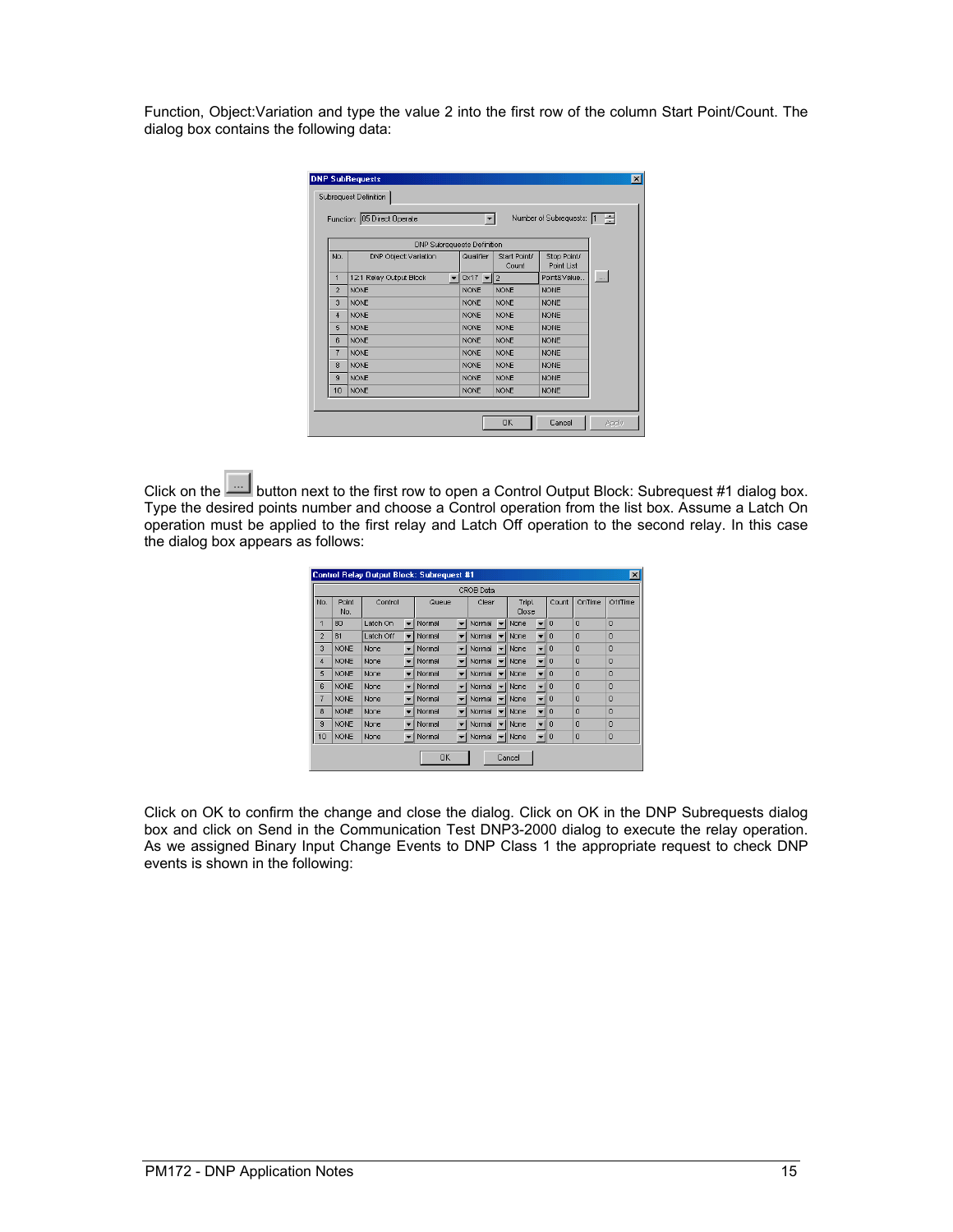|                | Function: 01 Read     |                | $\blacktriangledown$               |                       | Number of Subrequests: 1 - |  |
|----------------|-----------------------|----------------|------------------------------------|-----------------------|----------------------------|--|
|                |                       |                | DNP Subrequests Definition         |                       |                            |  |
| No.            | DNP Object: Variation |                | Qualifier                          | Start Point/<br>Count | Stop Point/<br>Point List  |  |
| 1              | 60:2 Class 1          | $\blacksquare$ | $0 \times 06$ $\blacktriangledown$ | <b>NONE</b>           | <b>NONE</b>                |  |
| $\overline{2}$ | <b>NONE</b>           |                | <b>NONE</b>                        | <b>NONE</b>           | <b>NONE</b>                |  |
| 3              | <b>NONE</b>           |                | <b>NONE</b>                        | <b>NONE</b>           | <b>NONE</b>                |  |
| 4              | <b>NONE</b>           |                | <b>NONE</b>                        | <b>NONE</b>           | <b>NONE</b>                |  |
| 5              | <b>NONE</b>           |                | <b>NONE</b>                        | <b>NONE</b>           | <b>NONE</b>                |  |
| 6              | <b>NONE</b>           |                | <b>NONE</b>                        | <b>NONE</b>           | <b>NONE</b>                |  |
| $\overline{7}$ | <b>NONE</b>           |                | <b>NONE</b>                        | <b>NONE</b>           | <b>NONE</b>                |  |
| 8              | <b>NONE</b>           |                | <b>NONE</b>                        | <b>NONE</b>           | <b>NONE</b>                |  |
| 9              | <b>NONE</b>           |                | <b>NONE</b>                        | <b>NONE</b>           | <b>NONE</b>                |  |
| 10             | <b>NONE</b>           |                | <b>NONE</b>                        | <b>NONE</b>           | <b>NONE</b>                |  |

Click on OK to confirm the change and close the dialog. Click on Send in the Communication Test DNP3-2000 dialog to execute the request. The following response appears:

> 05641E44010401001EA9C0E0819608 ApplL Data: BIEv:0=129 [13.11.02,19:26:51:36] BIEv:2=129 [13.11.02,19:26:51:36]

The Binary Input Change Event point's #0 value is a decimal 129. This means that this point's value is Online (a DNP protocol term) and has a status equal to 1, which reflects that Binary Input point # 0 changed its own state from 0 to 1, November 13, 2002 at 19:26:51:36. The Binary Input Change Event point's #2 value is a decimal 129. This means that this point's value is Online (a DNP protocol term) and has a status equal to 1, which reflects that Binary Input point # 16 changed its own state from 0 to 1 at the same date and time. Recall that relay contacts were connected with the instrument's Status inputs. The received DNP events show that relay #1 contacts closes the instrument's Status input #1. The contacts of the relay #2 are unclosed, so the instrument's Status Input (Binary Input point # 17, see DNP Communication Guide) remain unchanged. To demonstrate a new Binary Change Events, let's execute a Pulse Off and Pulse On relay control operations. Click on Edit Request in the Communication Test DNP3-2000 dialog box. Choose A DNP Function Direct Operate, a Control Relay Output Block object (Object 12: Variation 1) from the Object:Variation list box. Set Qualifier to 0x17, Count to 2 and press a button next to the editing row. The Control Relay Output Block Subrequest #1 dialog box with correct settings appears as follows:

|                |              | <b>Control Relay Output Block: Subrequest #1</b> |                          |                                                                                                                                                                                                                                      |                          |                  |                          |                |                          |          |                | $\vert x \vert$ |
|----------------|--------------|--------------------------------------------------|--------------------------|--------------------------------------------------------------------------------------------------------------------------------------------------------------------------------------------------------------------------------------|--------------------------|------------------|--------------------------|----------------|--------------------------|----------|----------------|-----------------|
|                |              |                                                  |                          |                                                                                                                                                                                                                                      |                          | <b>CROB</b> Data |                          |                |                          |          |                |                 |
| No.            | Point<br>No. | Control                                          |                          | Queue                                                                                                                                                                                                                                |                          | Clear            |                          | Trip\<br>Close |                          | Count    | OnTime         | OffTime         |
| 1              | 80           | Pulse Off                                        | $\overline{\phantom{a}}$ | Normal                                                                                                                                                                                                                               | ▼                        | Normal           |                          | None           | $\overline{\phantom{a}}$ | $\Omega$ | $\theta$       | 1500            |
| $\overline{2}$ | 81           | Pulse On                                         | $\overline{\phantom{a}}$ | Normal                                                                                                                                                                                                                               |                          | Normal           |                          | None           | $\overline{\phantom{0}}$ | 0        | 2500           | 0               |
| 3              | <b>NONE</b>  | None                                             | $\overline{\phantom{0}}$ | Normal                                                                                                                                                                                                                               |                          | Normal           |                          | None           | $\overline{\phantom{0}}$ | $\Omega$ | $\Omega$       | $\theta$        |
| $\overline{4}$ | <b>NONE</b>  | None                                             |                          | Normal                                                                                                                                                                                                                               |                          | Normal           |                          | None           | $\overline{\phantom{a}}$ | $\theta$ | $\overline{0}$ | 0               |
| 5              | <b>NONE</b>  | None                                             | $\overline{\phantom{a}}$ | Normal                                                                                                                                                                                                                               |                          | Normal           |                          | None           | $\overline{\phantom{0}}$ | $\Omega$ | $\Omega$       | $\Omega$        |
| 6              | <b>NONE</b>  | None                                             |                          | Normal                                                                                                                                                                                                                               |                          | Normal           |                          | None           | $\overline{\phantom{a}}$ | $\theta$ | $\overline{0}$ | $\overline{0}$  |
| 7              | <b>NONE</b>  | <b>None</b>                                      |                          | Normal                                                                                                                                                                                                                               |                          | Normal           | ▼                        | None           | $\overline{\phantom{a}}$ | $\Omega$ | $\Omega$       | $\Omega$        |
| 8              | <b>NONE</b>  | None                                             |                          | Normal                                                                                                                                                                                                                               |                          | Normal           |                          | None           | $\overline{\phantom{a}}$ | 0        | $\overline{0}$ | $\overline{0}$  |
| 9              | <b>NONE</b>  | None                                             |                          | Normal                                                                                                                                                                                                                               |                          | Normal           |                          | None           |                          | $\theta$ | $\Omega$       | $\Omega$        |
| 10             | <b>NONE</b>  | None                                             | $\overline{\phantom{0}}$ | Normal                                                                                                                                                                                                                               | $\overline{\phantom{a}}$ | Normal           | $\overline{\phantom{0}}$ | None           | $\mathbf{v}$ 0           |          | $\bf{0}$       | $\bf{0}$        |
|                |              |                                                  |                          | <u> Linning – Linning – Linning – Linning – Linning – Linning – Linning – Linning – Linning – Linning – Linning – Linning – Linning – Linning – Linning – Linning – Linning – Linning – Linning – Linning – Linning – Linning – </u> |                          |                  |                          | Cancel         |                          |          |                |                 |

Check the appropriate points number, Control operation (Pulse Off, Pulse On ) and reasonable values for OffTime and OnTime. The last two parameters are a part of the DNP Control Relay Output Block object and must be set in milliseconds. Click on OK to confirm the change and close the dialog. Click on OK in the DNP Subrequests dialog box and click on Send in the Communication Test DNP3-2000 dialog to execute the desired relay operation. To check generated events the DNP function Read objects assigned to Class 1 must be prepared: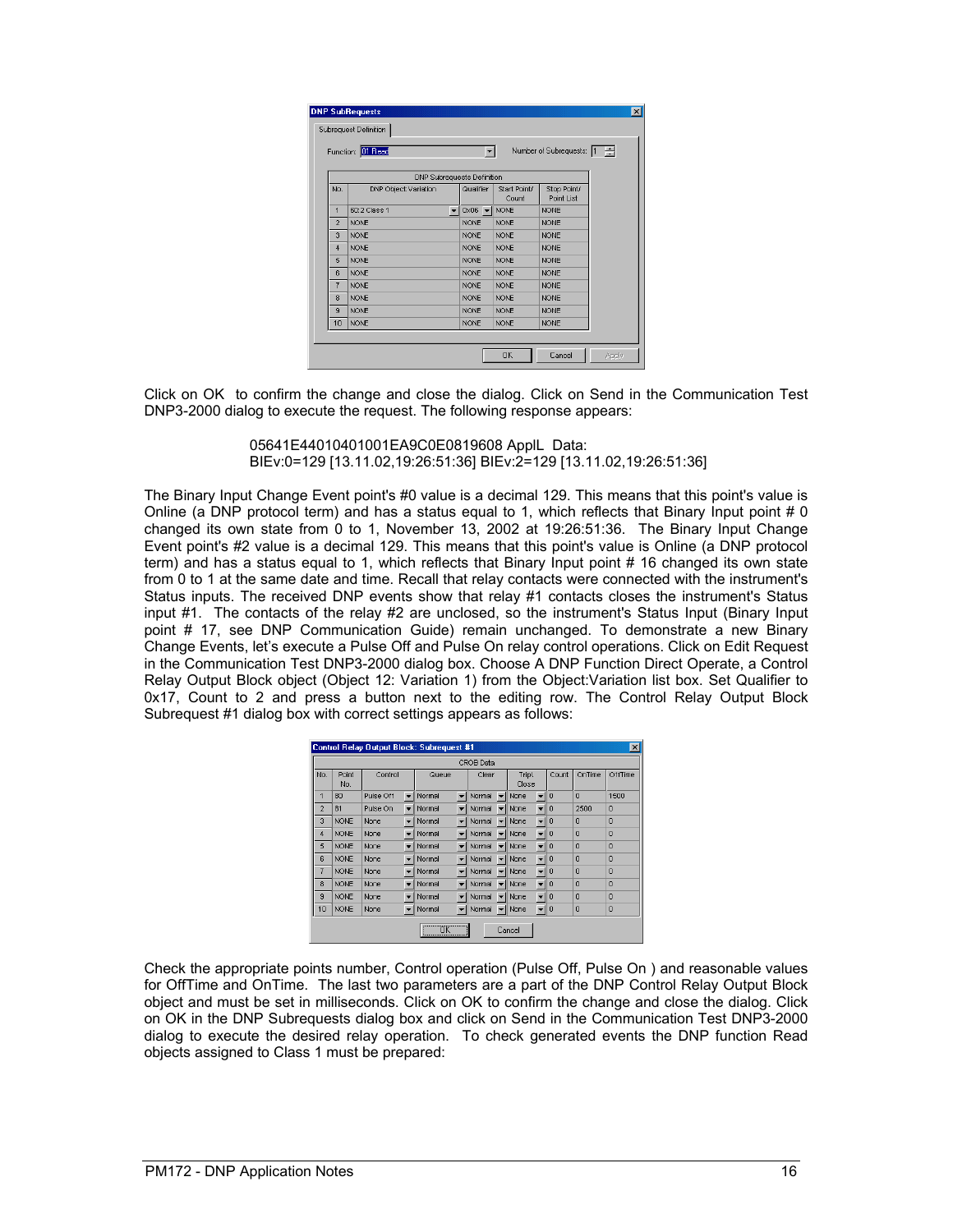|                | Function: 01 Read          |                      | $\blacktriangledown$               |                       | Number of Subrequests: 1 - |  |
|----------------|----------------------------|----------------------|------------------------------------|-----------------------|----------------------------|--|
|                | DNP Subrequests Definition |                      |                                    |                       |                            |  |
| No.            | DNP Object: Variation      |                      | Qualifier                          | Start Point/<br>Count | Stop Point/<br>Point List  |  |
| 1              | 60:2 Class 1               | $\blacktriangledown$ | $0 \times 06$ $\blacktriangledown$ | <b>NONE</b>           | <b>NONE</b>                |  |
| $\overline{2}$ | <b>NONE</b>                |                      | <b>NONE</b>                        | <b>NONE</b>           | <b>NONE</b>                |  |
| 3              | <b>NONE</b>                |                      | <b>NONE</b>                        | <b>NONE</b>           | <b>NONE</b>                |  |
| 4              | <b>NONE</b>                |                      | <b>NONE</b>                        | <b>NONE</b>           | <b>NONE</b>                |  |
| 5              | <b>NONE</b>                |                      | <b>NONE</b>                        | <b>NONE</b>           | <b>NONE</b>                |  |
| $\overline{a}$ | <b>NONE</b>                |                      | <b>NONE</b>                        | <b>NONE</b>           | <b>NONE</b>                |  |
| $\overline{7}$ | <b>NONE</b>                |                      | <b>NONE</b>                        | <b>NONE</b>           | <b>NONE</b>                |  |
| 8              | <b>NONE</b>                |                      | <b>NONE</b>                        | <b>NONE</b>           | <b>NONE</b>                |  |
| 9              | <b>NONE</b>                |                      | <b>NONE</b>                        | <b>NONE</b>           | <b>NONE</b>                |  |
| 10             | <b>NONE</b>                |                      | <b>NONE</b>                        | <b>NONE</b>           | <b>NONE</b>                |  |
|                |                            |                      |                                    |                       |                            |  |

Click on OK to confirm the change and close the dialog. Click on OK in the DNP Subrequests dialog box and click on Send in the Communication Test DNP3-2000 dialog to read events assigned to Class 1.

The instrument's response contains the following events data:

05645E44010401006307C0E0819608 ApplL Data: BIEv:0=129 [13.11.02,19:26:51:36] BIEv:2=129 [13.11.02,19:26:51:36] BIEv:0=1 [14.11.02,13:57:54:51] BIEv:1=129 [14.11.02,13:57:54:51] BIEv:2=1 [14.11.02,13:57:54:51] BIEv:3=129 [14.11.02,13:57:54:51] BIEv:0=129 [14.11.02,13:57:55:50] BIEv:2=129 [14.11.02,13:57:55:50] BIEv:1=1 [14.11.02,13:57:56:55] BIEv:3=1 [14.11.02,13:57:56:55]

The following picture explains received data:

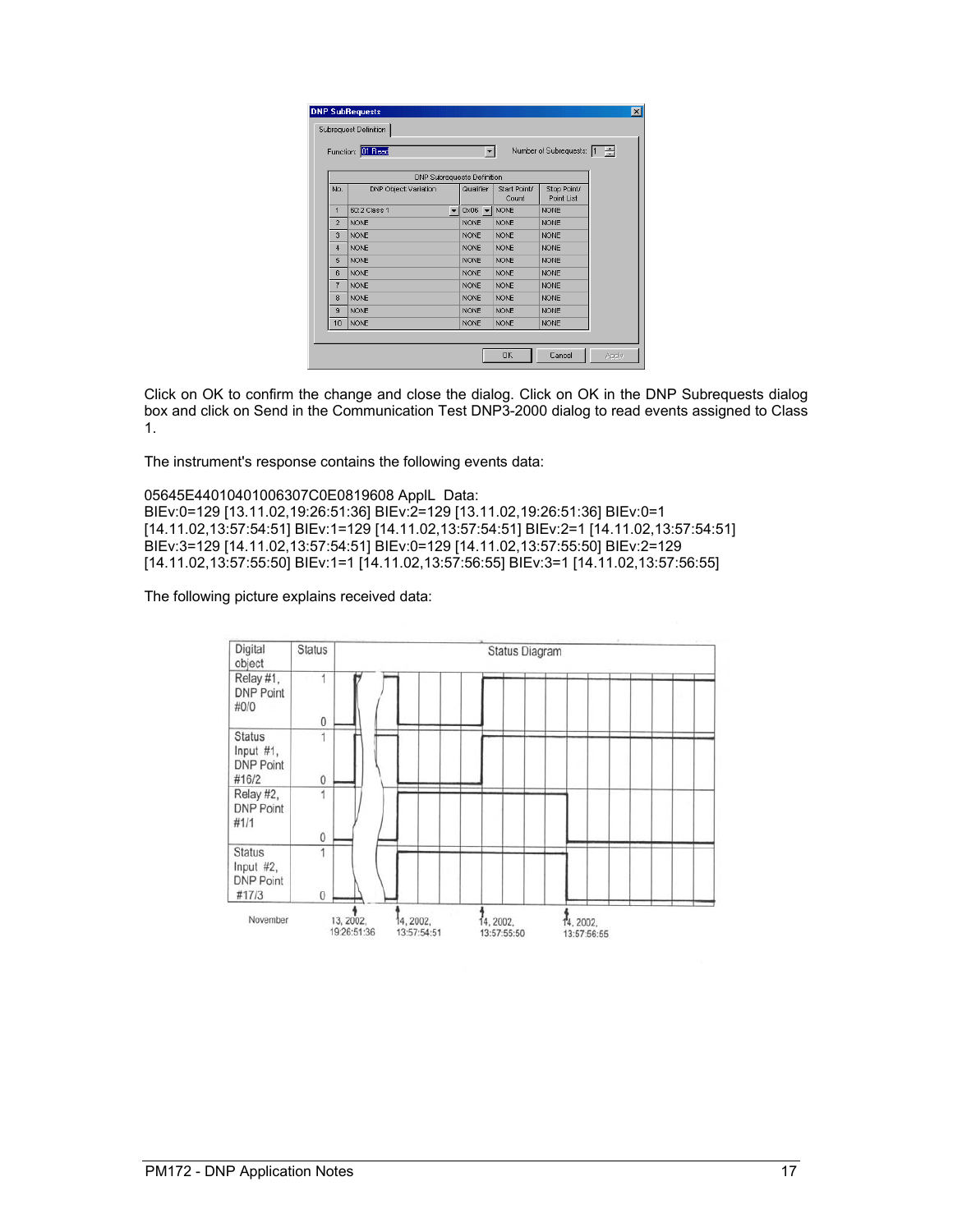### <span id="page-17-0"></span>**DNP Class 0 Object Assignment**

There are two options for assigning objects to be polled via Class 0 requests. The first uses the Class 0 Object Groups Assignment setup, and the second uses the Class 0 Point Assignment setup. When the latter is used, all assignments via the Class 0 Object Groups Assignment must be set to 0, and the Class 0 response includes all static object points specified by the Class 0 Point Assignment Setup. By default (see the DNP Communication Guide), the following points are specified by the Class 0 Point Assignment setup: 32 first Analog Input points from the Input Data Parameters (Table 3-1), 13 Analog Output points from the Basic Setup Registers (Table 3-2), 2 Binary Input points representing Status Inputs and 2 Binary Input points representing Relay Status (see Table 3-13).

When the Class 0 Group Assignment is used, the instrument response message contains points specified in the Class 0 Group Assignment setup (see Table 3-30, *Class 0 Group Assignment*). These points can be read via Binary-Output-Status and can be changed by issuing the Direct-Operate (or SBO/Operate or SBO/Operate or Direct-Operate-No-Acknowledge) command to points 96 through 120 of the Control-Relay-Output-Block object. This setup is factory preset to include Analog-Input (see Table 3-1, *Input Data Parameters*), Analog-Output-Status (see Table 3-2, *Basic Setup Registers*) and Binary-Input (see Table 3-13, *Status Registers, BI:16-BI:17* ) object points. In addition to checking and changing these setups use two pages of the Protocol Setup dialog box.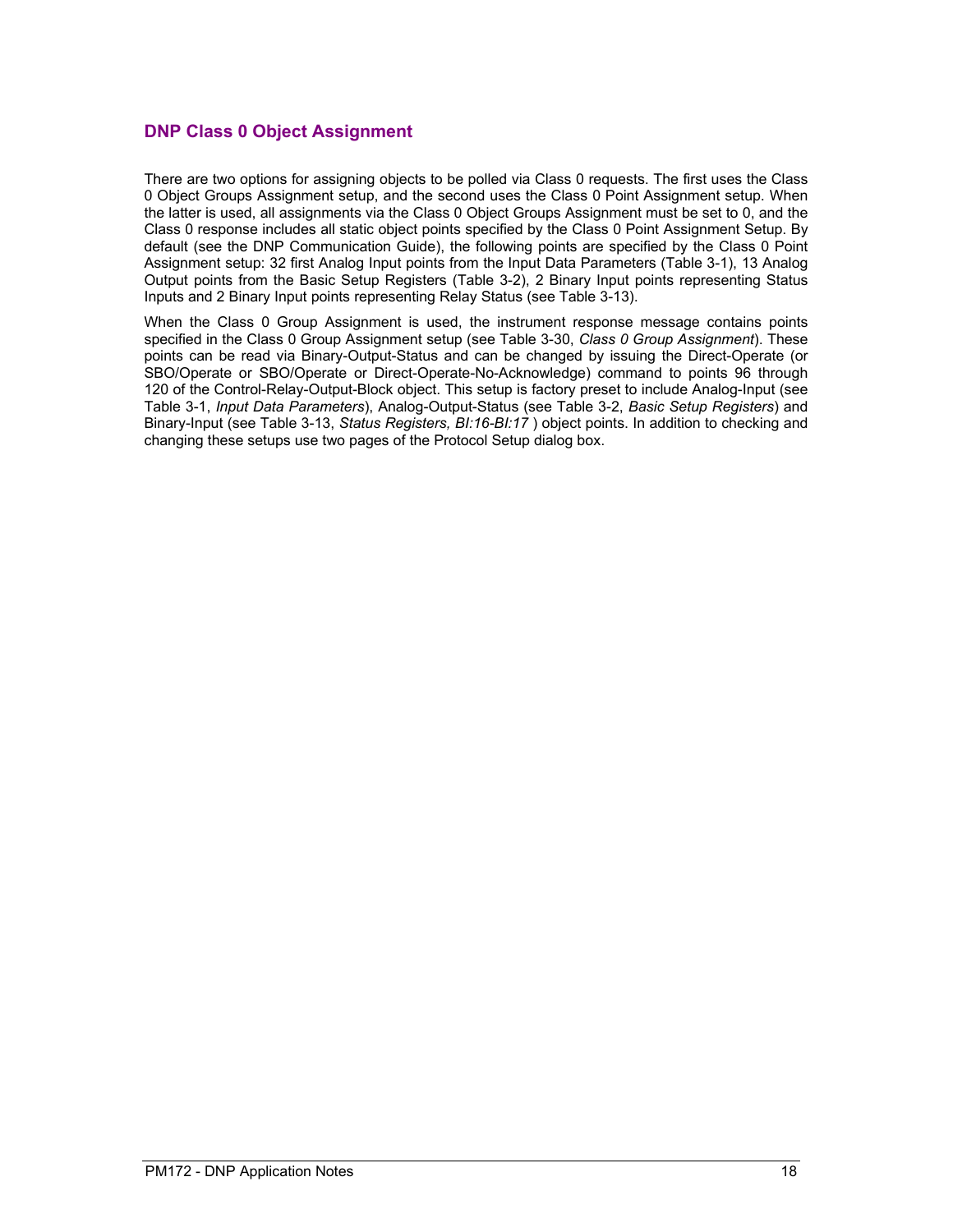#### <span id="page-18-0"></span>**DNP Class 0 Group Assignment**

Close the Communication Test DNP3-2000 dialog box. Choose the Monitor -> On-line option or click on the On-line button  $\left|\bigoplus_{k=1}^{\infty}$  of the PAS V1.2.5 main window Tools bar. Choose the Meter Setup -> Protocol Setup option of the main window menu. After the communications delay the Protocol Setup PM\_172 dialog box appears. Select the DNP Class 0 Group Assignment page of this dialog. The DNP Class 0 Group Assignment dialog box appears as follows:

| No.            | Group of Parameters            | Included |  |
|----------------|--------------------------------|----------|--|
|                |                                |          |  |
| 1              | <b>Basic Data Parameters</b>   | ⊽        |  |
| $\overline{2}$ | <b>Basic Energy Parameters</b> |          |  |
| 3              | <b>Basic Setup Parameters</b>  | ⊽        |  |
| $\overline{4}$ | Firmware & Instrument Options  |          |  |
| 5              | Relay Status                   |          |  |
| 6              | RT Values per Phase            |          |  |
| $\overline{7}$ | RT Total Values                |          |  |
| 8              | RT Auxiliary Values            |          |  |
| $\overline{a}$ | Average Values per Phase       |          |  |
| 10             | Average Total Values           |          |  |
| 11             | Average Auxiliary Values       |          |  |
| 12             | Present Demands                |          |  |
| 13             | <b>Total Energies</b>          |          |  |
| 14             | Phase Energies                 |          |  |

Scroll the table to see the last checked Status Input check box:

| Protocol Setup - PM_172                 |     |                             |           | $\vert x \vert$                                             |
|-----------------------------------------|-----|-----------------------------|-----------|-------------------------------------------------------------|
| DNP Options Setup   DNP Event Setpoints |     |                             |           | DNP Class 0 Group Assignment   DNP Class 0 Point Assignment |
|                                         |     |                             |           |                                                             |
|                                         |     | Class 0 Parameter Groups    |           |                                                             |
|                                         | No. | Group of Parameters         | Included  |                                                             |
|                                         | 16  | H01 RT Total Values         |           |                                                             |
|                                         | 17  | Min RT Values per Phase     |           |                                                             |
|                                         | 18  | Min RT Total Values         |           |                                                             |
|                                         | 19  | Min RT Auxiliary Values     |           |                                                             |
|                                         | 20  | Reserved                    |           |                                                             |
|                                         | 21  | Max RT Values per Phase     |           |                                                             |
|                                         | 22  | Max RT Total Values         |           |                                                             |
|                                         | 23  | Max RT Auxiliary Values     |           |                                                             |
|                                         | 24  | Max Demands                 |           |                                                             |
|                                         | 25  | Status Input                | ⊽         |                                                             |
|                                         | 26  | Reserved                    |           |                                                             |
|                                         | 27  | Reserved                    |           |                                                             |
|                                         | 28  | Reserved                    |           |                                                             |
|                                         | 29  | Reserved                    |           |                                                             |
|                                         |     |                             |           |                                                             |
| $0$ pen                                 |     | Default<br>Print<br>Save as | Send      | Receive                                                     |
|                                         |     |                             |           |                                                             |
|                                         |     |                             |           |                                                             |
|                                         |     |                             |           |                                                             |
|                                         |     |                             | <b>OK</b> | Cancel<br>Apply                                             |

Checked boxes sign the parameters groups, which will be included in the Class 0 poll request. This setup is factory preset to include Analog-Input (see Table 3-1, *Input Data Parameters*), Analog-Output-Status (see Table 3-2, *Basic Setup Registers*) and Binary-Input (see Table 3-13, *Status Registers,* 

*BI:16-BI:17* ) object points. Click on OK to close the dialog box and toggle the On-line button  $\circled{3}$  of the PAS V1.2.5 main window Tools bar to enable the Communication Test option. Open the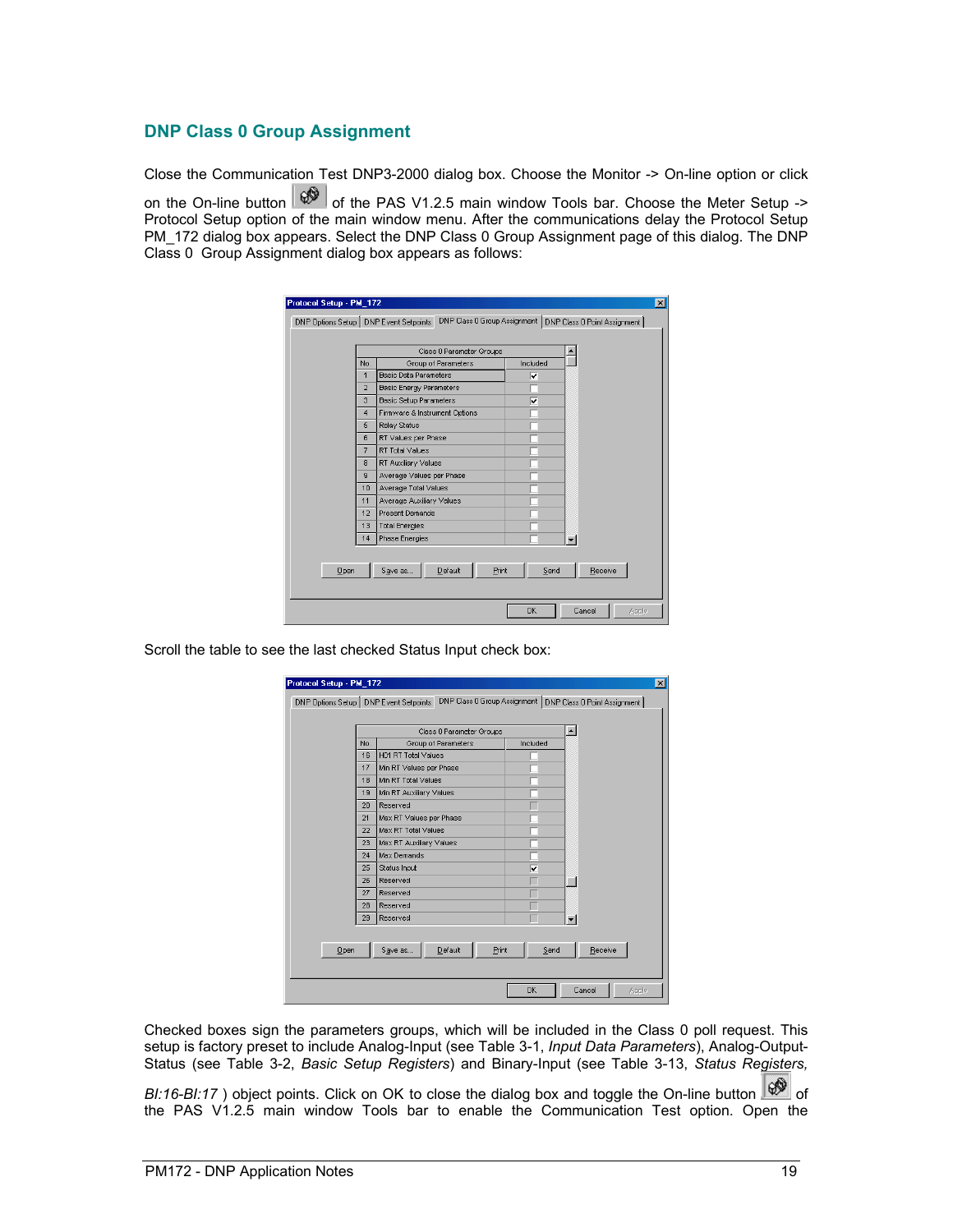Communication Test dialog box, click on Edit Request to open the DNP Subrequests dialog box. Choose Class 0 object from the Object : Variation list box, and qualifier 0x06 from the Qualifier list box. The dialog box appears as follows:

|                | Function: 01 Read                 |   | $\blacktriangledown$               |                       | Number of Subrequests: 1  |  |
|----------------|-----------------------------------|---|------------------------------------|-----------------------|---------------------------|--|
|                | <b>DNP Subrequests Definition</b> |   |                                    |                       |                           |  |
| No.            | DNP Object: Variation             |   | Qualifier                          | Start Point/<br>Count | Stop Point/<br>Point List |  |
| 1              | 60:1 Class 0                      | ▼ | $0 \times 06$ $\blacktriangledown$ | <b>NONE</b>           | <b>NONE</b>               |  |
| $\overline{2}$ | <b>NONE</b>                       |   | <b>NONE</b>                        | <b>NONE</b>           | <b>NONE</b>               |  |
| 3              | <b>NONE</b>                       |   | <b>NONE</b>                        | <b>NONE</b>           | <b>NONE</b>               |  |
| 4              | <b>NONE</b>                       |   | <b>NONE</b>                        | <b>NONE</b>           | <b>NONE</b>               |  |
| 5              | <b>NONE</b>                       |   | <b>NONE</b>                        | <b>NONE</b>           | <b>NONE</b>               |  |
| ĥ.             | <b>NONE</b>                       |   | <b>NONE</b>                        | <b>NONE</b>           | <b>NONE</b>               |  |
| 7              | <b>NONE</b>                       |   | <b>NONE</b>                        | <b>NONE</b>           | <b>NONE</b>               |  |
| 8              | <b>NONE</b>                       |   | <b>NONE</b>                        | <b>NONE</b>           | <b>NONE</b>               |  |
| 9              | <b>NONE</b>                       |   | <b>NONE</b>                        | <b>NONE</b>           | <b>NONE</b>               |  |
| 10             | <b>NONE</b>                       |   | <b>NONE</b>                        | <b>NONE</b>           | <b>NONE</b>               |  |

Click on OK to close the dialog box and click on Send in the Communication Test DNP3-2000 dialog box to execute Class 0 polling. The following response appears:

05649D4401040100CD2BC0C08196081E040100002A000F091009\_\_0F0900000000000000000000000 0000000\_\_00000000000000000000000000000000\_\_000000000000000000008C13FF7F0000\_\_FF7 F0000FF7FFF7FFF7F00000000E603\_\_1C001C001C0000000000000000000000\_\_00002802010000 0C00010100010A0001 8813010F0001840301080001010021FF 7F01010021FF7F21FF7F013200 010000\_\_0101011000110001

Choose a Decimal representation of the response and you can see the following data:

#### 05649D4401040100CD2BC0C0819608 ApplL Data:

AI:0=2319 AI:1=2320 AI:2=2319 AI:3=0 AI:4=0 AI:5=0 AI:6=0 AI:7=0 AI:8=0 AI:9=0 AI:10=0 AI:11=0 AI:12=0 AI:13=0 AI:14=0 AI:15=0 AI:16=0 AI:17=0 AI:18=0 AI:19=0 AI:20=0 AI:21=0 AI:22=0 AI:23=5004 AI:24=32767 AI:25=0 AI:26=32767 AI:27=0 AI:28=32767 AI:29=32767 AI:30=32767 AI:31=0 AI:32=0 AI:33=998 AI:34=28 AI:35=28 AI:36=28 AI:37=0 AI:38=0 AI:39=0 AI:40=0 AI:41=0 AI:42=0

AO:0=1 AO:1=10 AO:2=5000 AO:3=15 AO:4=900 AO:5=8 AO:6=1 AO:7=32767 AO:8=1 AO:9=32767 AO:10=32767 AO:11=50 AO:12=0

#### BI:16=1 BI:17=0

You can see the following parameters group in the response: Analog-Input (see Table 3-1, *Input Data Parameters*), Analog-Output-Status (see Table 3-2, *Basic Setup Registers*) and Binary-Input (see Table 3-13, *Status Registers, BI:16-BI:17* ) object points.

To activate the DNP Class 0 Point Assignment Setup you must uncheck all check boxes of the DNP Class 0 Group Assignment dialog box (see above).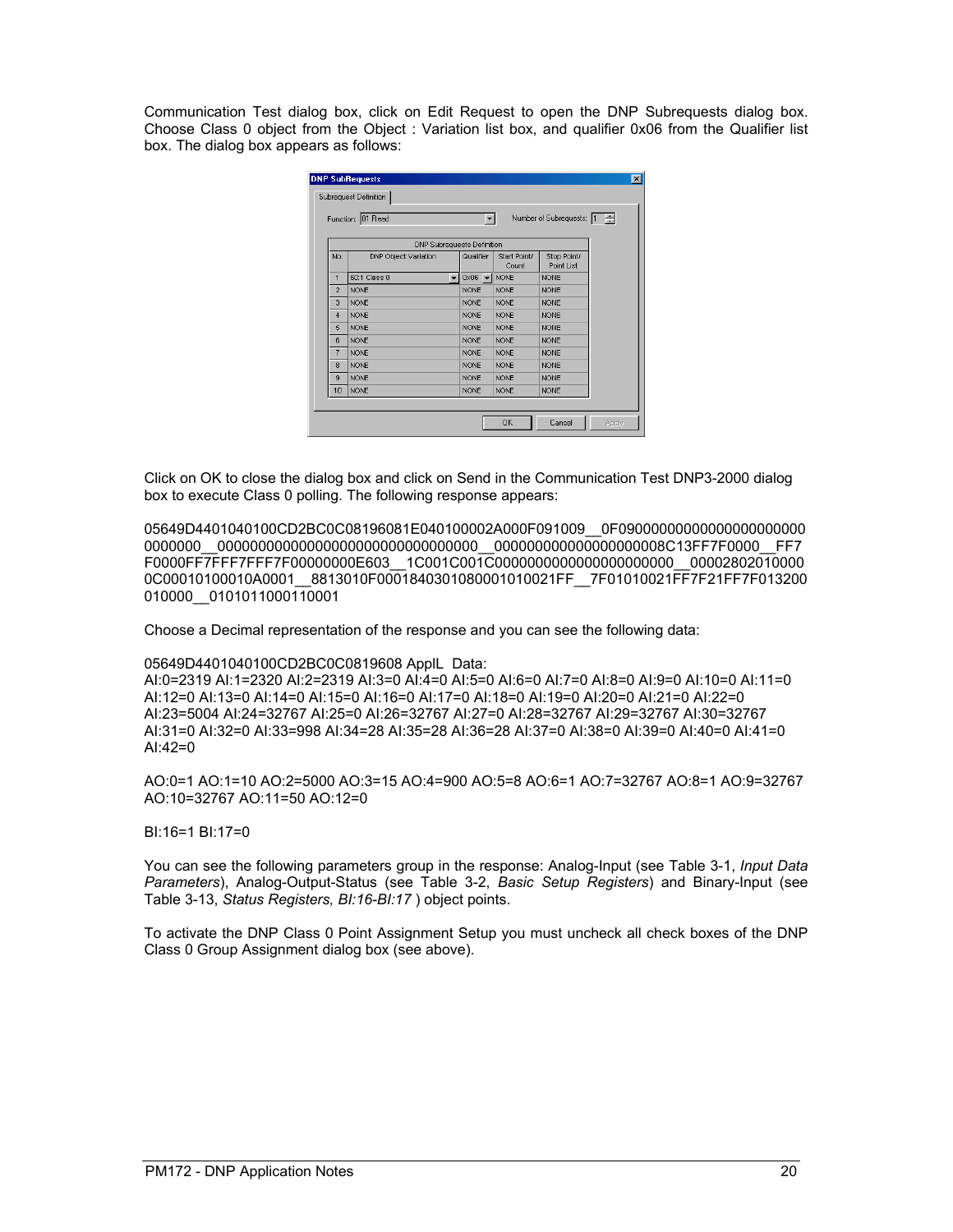#### <span id="page-20-0"></span>**DNP Class 0 Point Assignment**

If the program executes the Communication Test DNP3-2000, close it. Choose the Monitor -> On-line option or click the On-line button  $\left|\mathcal{Q}^{\bullet}\right|$  of the PAS V1.2.5 main window Tools bar. Choose the Meter Setup -> Protocol Setup option of the main window menu. After the communications delay the Protocol Setup PM\_172 dialog box appears. Select the DNP Class 0 Point Assignment page of this dialog. The DNP Class 0 Point Assignment dialog box appears as follows:

|      |                | Class 0 Points               |                          |                         |                     |                |
|------|----------------|------------------------------|--------------------------|-------------------------|---------------------|----------------|
|      | No.            | Object<br>[Object:Variation] |                          | Start<br>Point          | Number<br>of Points |                |
|      | $\mathbf{1}$   | AI 30:04 (16-bit-F)          | ٠                        | $\theta$                | 32                  |                |
|      | $\overline{2}$ | AO 40:02 (16-bit)            | $\overline{\phantom{a}}$ | $\theta$                | 13                  |                |
|      | 3              | BI 01:01 (1-bit)             |                          | $\blacktriangledown$ 16 | $\overline{a}$      |                |
|      | $\overline{4}$ | BI 01:01 (1-bit)             | $\overline{\phantom{a}}$ | $\theta$                | $\overline{a}$      |                |
|      | 5              | <b>NONE</b>                  | Y                        | ä,                      | ٠                   |                |
|      | 6              | <b>NONE</b>                  | $\overline{\phantom{0}}$ |                         | ۰                   |                |
|      | $\overline{7}$ | <b>NONE</b>                  | $\overline{\phantom{0}}$ |                         | ٠                   |                |
|      | 8              | <b>NONE</b>                  | $\overline{\phantom{a}}$ |                         | ×                   |                |
|      | 9              | <b>NONE</b>                  | T                        |                         | ٠                   |                |
|      | 10             | <b>NONE</b>                  | $\overline{\phantom{0}}$ |                         | ×                   |                |
|      | 11             | <b>NONE</b>                  | T                        |                         | ٠                   |                |
|      | 12             | <b>NONE</b>                  | $\overline{\phantom{0}}$ |                         | ×                   |                |
|      | 13             | <b>NONE</b>                  | v                        |                         | ٠                   |                |
|      | 14             | <b>NONE</b>                  | $\mathbf{v}$ .           |                         | ×.                  | $\blacksquare$ |
| Qpen |                | $D$ efault<br>Save as        |                          | Print                   | Send                | Receive        |

By default (see DNP Communication Guide), the following points are specified by the Class 0 Point Assignment Setup: 32 first Analog Input points from the Input Data Parameters (Table 3-1), 13 Analog Output points from the Basic Setup Registers (Table 3-2), 2 Binary Input points represented Status Inputs and 2 Binary Input points represented Relay Status (see Table 3-13). You may change an Object, Start Point and Number of points. Suppose we want assign to Class 0 polling of the Maximum Demands (AI 30:03), Start Point 46848 and Number of points 17. The changed dialog box appears:

|                |                              | Class 0 Points           |                |                     |              |
|----------------|------------------------------|--------------------------|----------------|---------------------|--------------|
| No.            | Object<br>[Object:Variation] |                          | Start<br>Point | Number<br>of Points |              |
| $\mathbf{1}$   | AI 30:03 (32-bit-F)          | $\overline{\phantom{a}}$ | 46848          | 17                  |              |
| $\overline{2}$ | AO 40:02 (16-bit)            |                          | $\theta$       | 13                  |              |
| 3              | BI 01:01 (1-bit)             | $\overline{\phantom{a}}$ | 16             | $\overline{2}$      |              |
| $\overline{4}$ | BI 01:01 (1-bit)             | $\overline{\phantom{a}}$ | $\theta$       | $\overline{2}$      |              |
| 5              | <b>NONE</b>                  | ▼                        |                | ×,                  |              |
| 6              | <b>NONE</b>                  | $\overline{\phantom{a}}$ |                | ٠                   |              |
| 7              | <b>NONE</b>                  | $\overline{\phantom{a}}$ |                | ÷                   |              |
| 8              | <b>NONE</b>                  | $\overline{\phantom{a}}$ |                | ۳                   |              |
| 9              | <b>NONE</b>                  | ۰                        |                | ÷                   |              |
| 10             | <b>NONE</b>                  | $\overline{\phantom{a}}$ |                | ÷,                  |              |
| 11             | <b>NONE</b>                  | $\overline{\phantom{a}}$ |                | ÷                   |              |
| 12             | <b>NONE</b>                  | $\overline{\phantom{0}}$ |                | ÷                   |              |
| 13             | <b>NONE</b>                  | $\overline{\phantom{a}}$ |                | ۰                   |              |
| 14             | <b>NONE</b>                  | $\overline{\phantom{a}}$ | ×,             | ä,                  | $\mathbf{r}$ |
|                |                              |                          |                |                     |              |